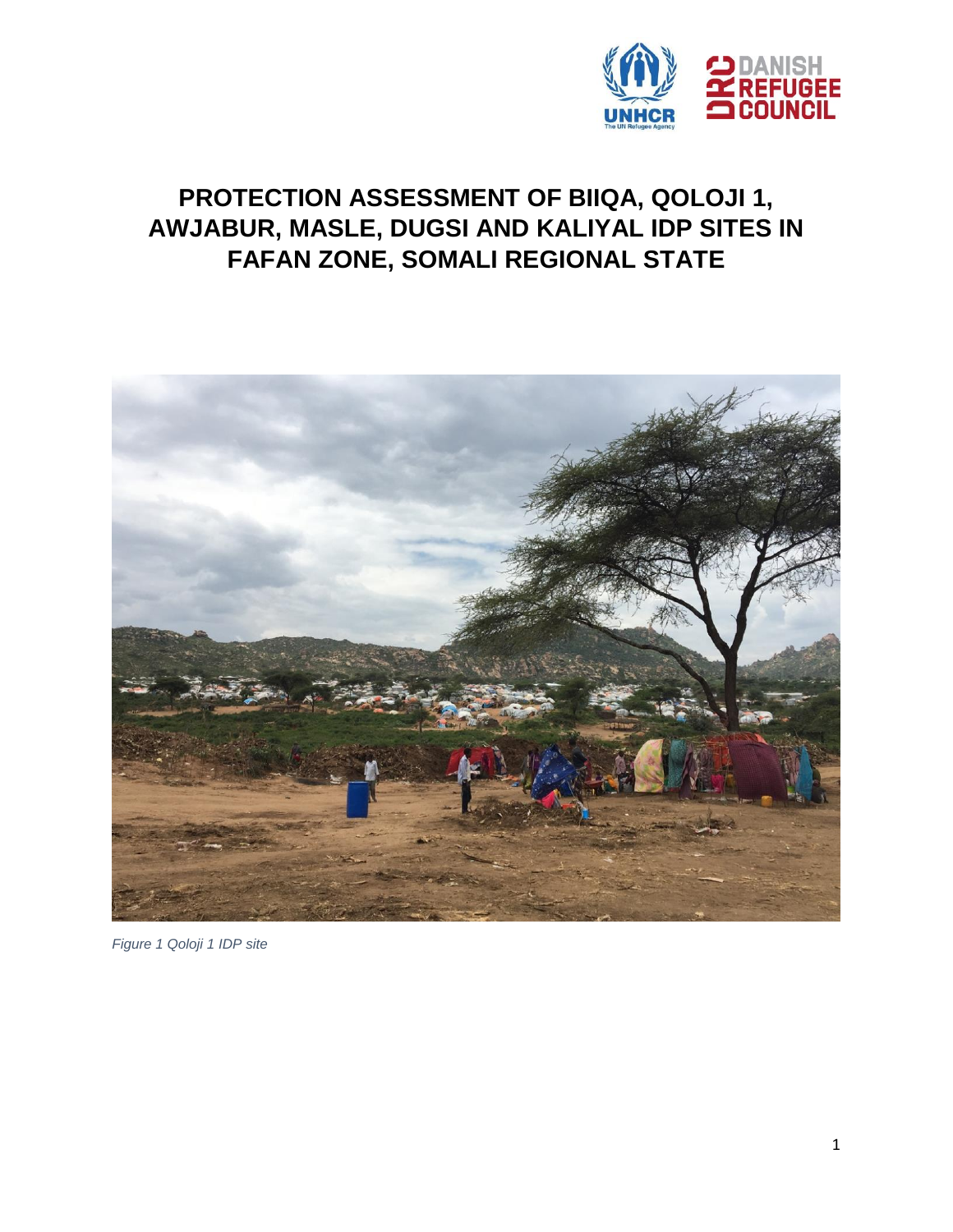

# **Table of Contents**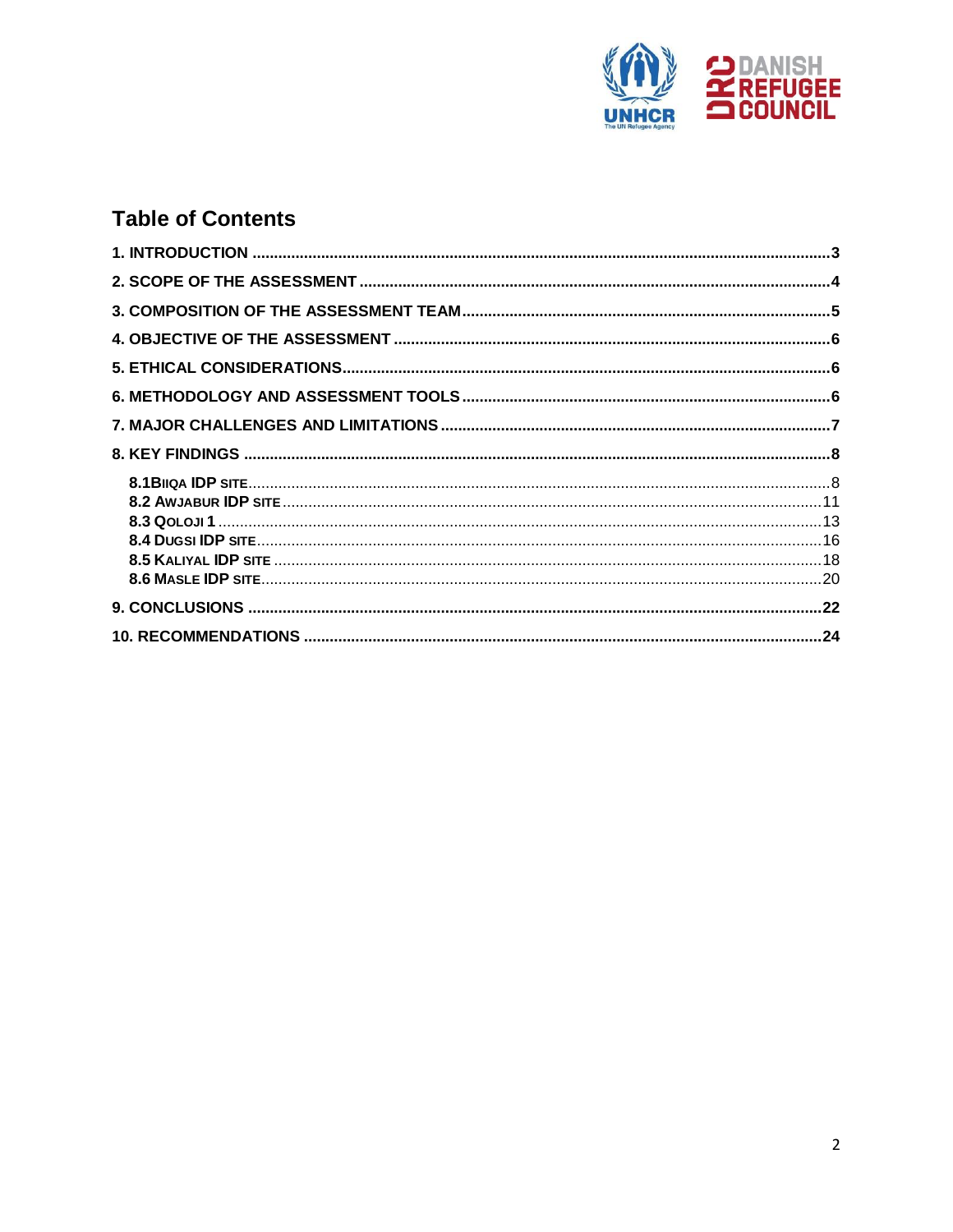

# <span id="page-2-0"></span>**1. Introduction**

The Danish Refugee Council (DRC) is a humanitarian, non-governmental, non-profit organization founded in 1956 that works in more than 30 countries throughout the world. DRC fulfils its mandate by providing direct assistance to conflict-affected populations – refugees, internally displaced people (IDPs) and host communities, in conflict areas around the world.

DRC has been implementing two projects in 18 IDP sites in Fafan Zone during 2018 with funding from ECHO and UNHCR. Both projects complement and strengthen DRC's provision of protection focused assistance and contribute in enhancing the capacity of community-based protection mechanisms and the capacity of the local authorities in preventing and responding to protection needs and concerns of IDPs. These assessment reports were produced under the UNHCR funded project "*Responding to Basic Needs and Protection Concerns in the Fafan Zone of Somali Region, Ethiopia"*

According to DTM round 14<sup>1</sup> , a total of 167,652 households consisting of 1,006,276 displaced individuals are dispersed in 389 displacement sites across Somali Region. These figures show a decrease of 75,044 individuals (11,280 HHs) in comparison to DTM 12 and 9,890 individuals (594 HHs) to DTM 13; On the contrary there was an increase of 3 sites from DTM 12 and one site from DTM 13. The majority of IDPs identified in the region were displaced to locations near their areas of origin. 63 % of IDPs in the region are displaced within the region.

During displacement women, children, persons with disability and elderly people are more vulnerable to different types of protection risks and in need to immediate assistance and protection. As per DTM 14, there is a total of 6,569 orphan children; 3,167 separated children; 1,291 unaccompanied children; 3,786 people with disability; 5,720 single female-headed households; 17,595 elderly-headed households and 8,060 elderly without caregivers in Somali region. Even though the number of displaced people is decreasing,

l

<sup>1</sup> November-December 2018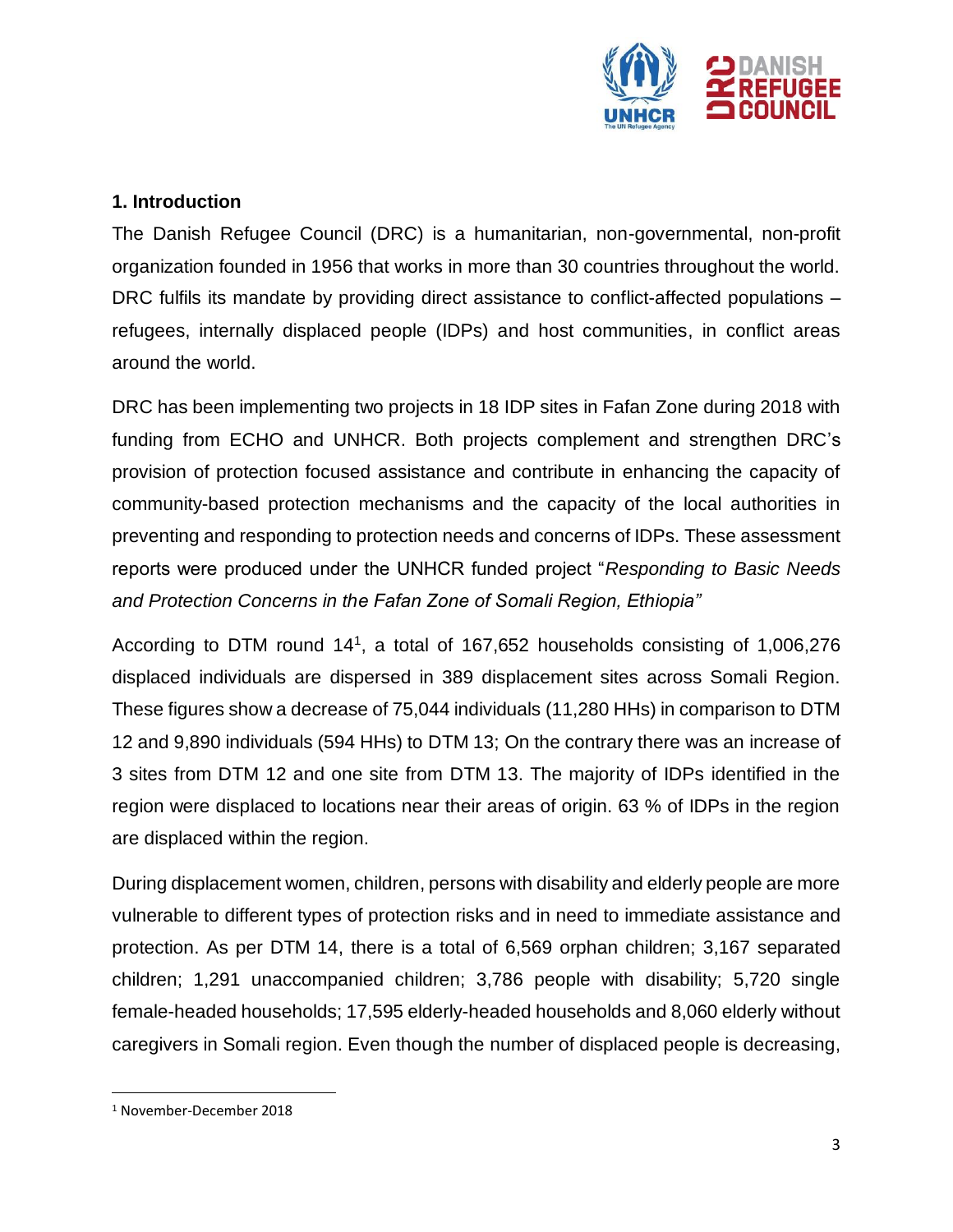

the number of people of concern show an increase in numbers from 34,814 in DTM 13 to 46,188 in DTM 14. Compared to the other vulnerable groups the number of elderlyheaded households was highly increased. Family separation due to conflict or in search of livelihood opportunities can be one of the reasons for the increase.

# <span id="page-3-0"></span>**2. Scope of the assessment**

In Fafan Zone, a total of 226,080 displaced individuals are living in 37 IDP sites. The main reason of displacement for IDPs in 35 sites was conflict, while for the remaining 2 sites was drought. This protection assessment has been conducted in 6 IDP sites where DRC has an intervention and where DRC has not conducted an in-depth protection assessment before. The main purpose of this assessment was to identify the protection needs and risks as well as the capacity or coping mechanisms that exist within the displaced community in the 6 selected IDP sites. More specifically the assessment was conducted in Dugsi, Kaliyal, Awjabur, Qoloji 1and Biiqa IDP sites in Babile woreda and Masle IDP site in Tuliguled woreda.

The assessment was able to capture information related to protection needs, concerns, availability of services and relationship between the host and IDP community among others. The data collection was carried out from November 5, 2018 up to November 7, 2018 for the sites in Babile woreda. However, due security issues in Tuliguled woreda the data collection in Masle was conducted on December 10, 2018.

The findings can be a documented resource which can support different humanitarian actors to design projects that can improve the safety and protection of the IDPs in Fafan Zone or advocate on behalf of the displaced community.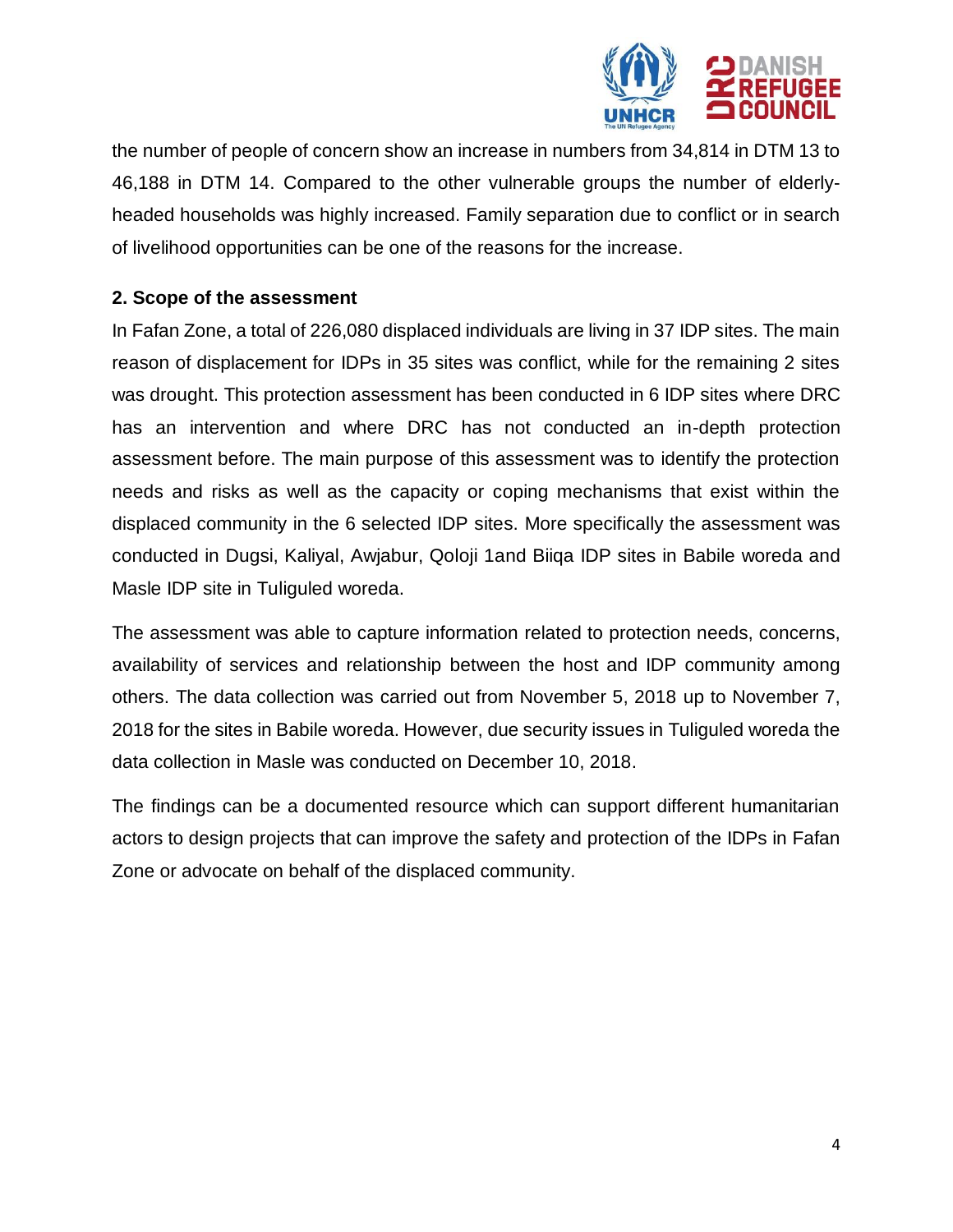



*Figure 2 Population of the selected IDP sites*

 $\overline{a}$ 

# <span id="page-4-0"></span>**3. Composition of the assessment team**

The assessment team consisted of 5 (4F,1M) DRC staff<sup>2</sup>. Structured interviews targeting women and girls were conducted by Female staff.

| <b>Name</b>          | <b>Sex</b> | Organization | <b>Title</b>                |
|----------------------|------------|--------------|-----------------------------|
| Hoden Abdikarim      |            | <b>DRC</b>   | <b>Protection officer</b>   |
| Abdikarim Dheg       | M          | <b>DRC</b>   | <b>Protection Officer</b>   |
| Amira Muktar         |            | <b>DRC</b>   | <b>Protection Officer</b>   |
| Hameda Hassen        |            | <b>DRC</b>   | <b>Protection Assistant</b> |
| <b>Hoden Mohamud</b> |            | <b>DRC</b>   | <b>Protection Assistant</b> |

*Figure 3 List of the DRC staff members participating in the assessment*

<sup>&</sup>lt;sup>2</sup> Prior to the assessment DRC had discussions with the Disaster prevention and preparedness bureau (DPPB) and the Bureau of women and children affairs (BOWCA) to inform them about objective of the assessment, the methodologies deployed, the sites selected and the type of support expected from the local authorities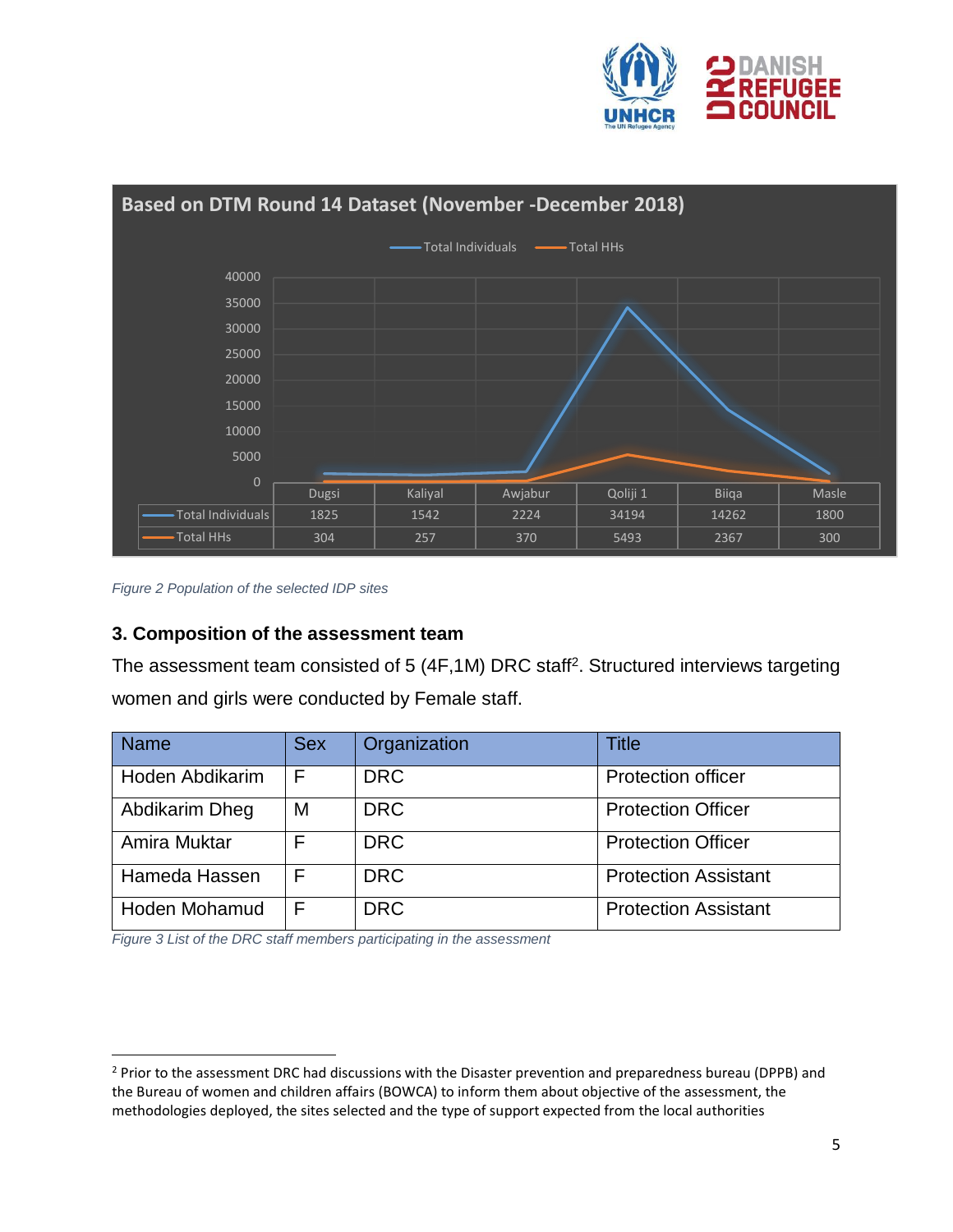

#### <span id="page-5-0"></span>**4. Objective of the Assessment**

The objective of this assessment was:

- To identify protection risks and concerns, community coping mechanisms and capacity of the community to respond to the risks.
- To assess the available services and needs for humanitarian assistance in the IDP sites.

# <span id="page-5-1"></span>**5. Ethical considerations**

DRC has considered consent, confidentiality and the right of the participants to withdraw during the designing phase of the assessment tools and during the actual assessment. All DRC staff were trained on the above principles before the assessment and all participants received information regarding their rights before the interviews.

**Informed consent:** The objective of the assessment has been clearly described to the participants and consent was taking before the recording of any information.

**Confidentiality:** DRC applied its internal data protection guidelines to ensure confidentiality of all personal information of the respondents, during data collection as well as during storage.

**Voluntary participation:** The participants were informed that participation in the assessment is voluntary and that they could withdraw from the discussion at any time. On the same time, they were informed that they have the right to refuse to answer a few or all questions.

# <span id="page-5-2"></span>**6. Methodology and assessment tools**

DRC applied a purposive sampling technique. The number of participants, their role, age and sex were clearly defined before the assessment in order to get the detail information needed. The local administration was responsible to prepare all the respondents in their respective sites.

The data collection tools were: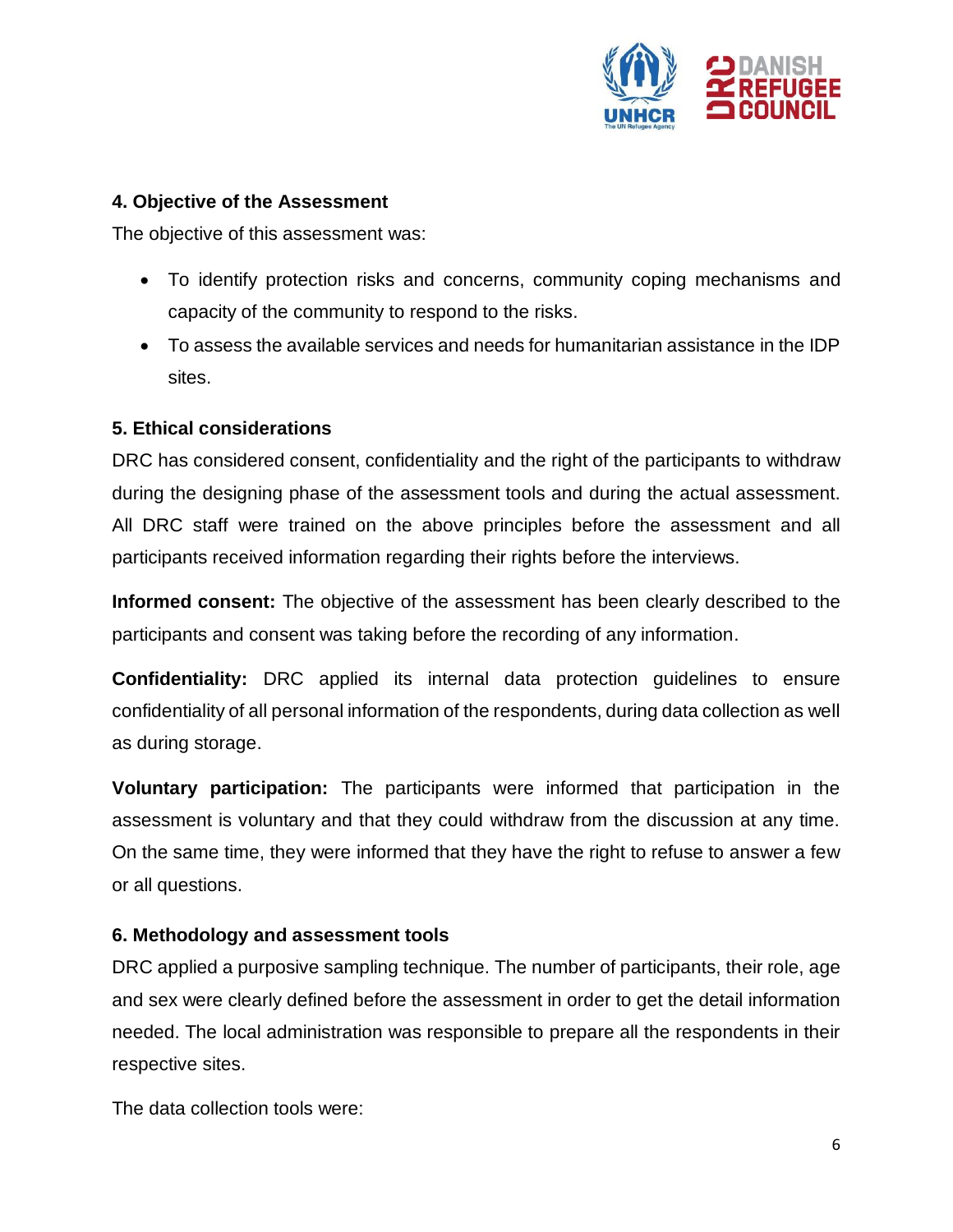

A. Semi structured interviews with women and girls.

B. Semi-structured interviews with men (Youth, persons with disability, elders and other).

C. Key Informant Interviews with local authorities or religious leaders or community representatives.

D. Protection observation





# <span id="page-6-0"></span>**7. Major challenges and limitations**

- $\triangleright$  The security situation in the sites under Babile and Tuliguled woreda hindered the timely collection of the required information/data.
- <span id="page-6-1"></span> $\triangleright$  The data collection tool KOBO that was used for the assessment has limitations in regards to qualitative data collection and analysis.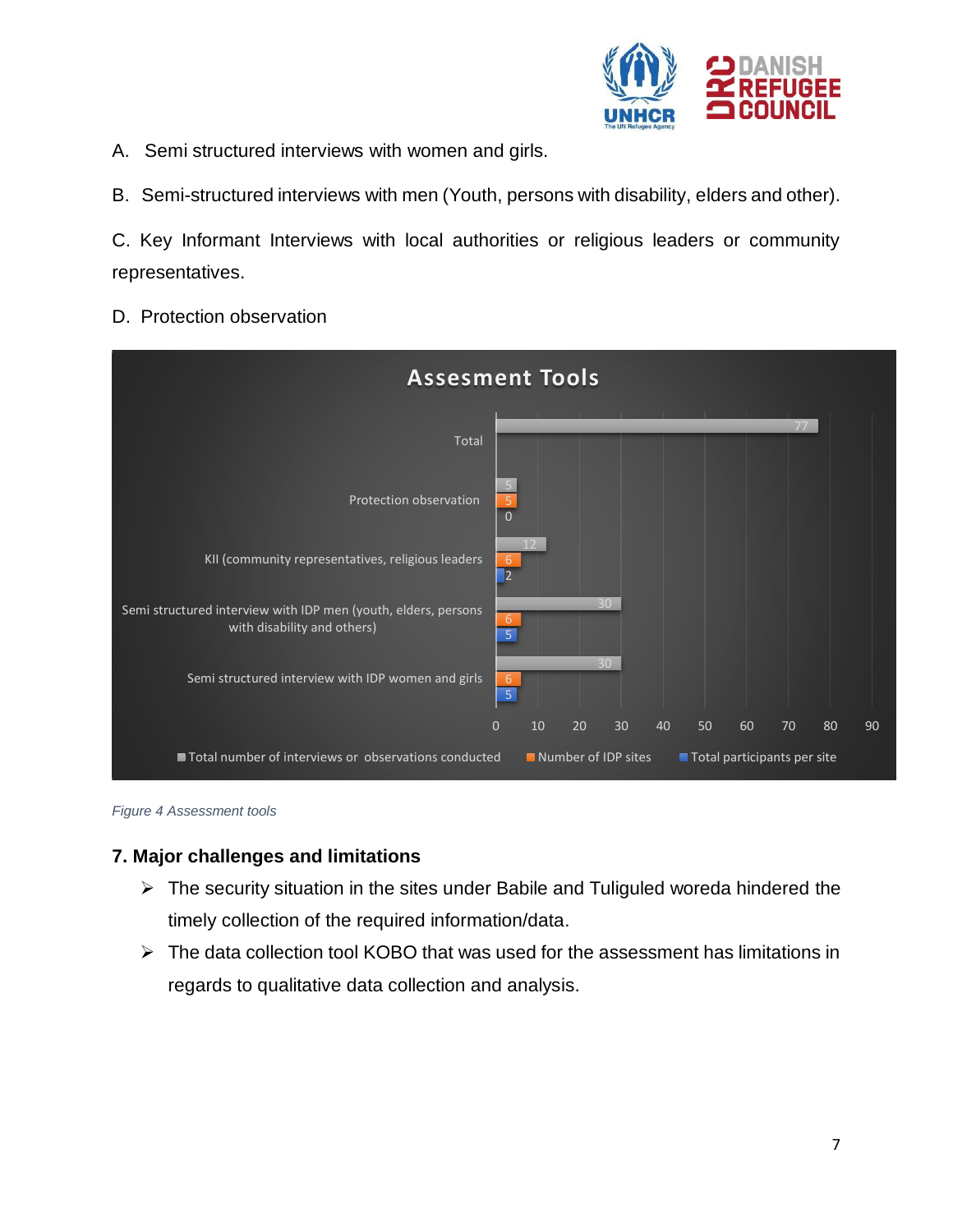

# **8. Key Findings**

#### <span id="page-7-0"></span>**8.1Biiqa IDP site**

Biiqa IDP site is under Babile woreda. The site has recently opened<sup>3</sup> to host IDPs displaced from East Harrage of Oromia region due to the conflict between Somali and Oromia regions. Based on DTM round 14 findings, a total of 14,262 (7,930F and 6,332M) IDPs and 2,367 HH are residing in Biiqa. DRC has established a community-based protection committee (CBPC) comprised of 20 members in December 2018. The CBPC has received training about protection and are assigned to do safe identification, referrals and awareness raising and serve as a focal point for protection activities.

#### **Access to services**

*Food:* The DPPO and Kebele administration usually provides information about food distribution to the community before the distribution. The IDPs have received food only two times since they arrived with the last distribution being conducted 10 days before the assessment. The food couldn't cover the consumption needs of the families for more than a week. According to a participant: *'we can't plough, engage in business sectors to cover our daily consumption'*. The IDPs are highly dependent on the host community to cover their food needs. Even though participants mentioned that some IDPs have no access to food, the assessment team couldn't verify the reason and the number of IDPs affected. Additionally, the provision of food was delayed for several months because of the instability in Somali region and the change in the regional government. As a result of the food insecurity, IDPs can be exposed to different health problems as well as malnutrition a high risk especially for children.

*WASH:* The community had initially no access to clean water in Biiqa. The IDPs had to travel around 3 km to get water from a well and wait for 1 hour in the queue. The amount of water collected was not enough for their daily consumption. However, the Lutheran World Federation (LWF) has distributed jerrycans and started the provision of water through water trucking recently. Regarding the hygiene conditions there is no latrine,

l

<sup>3</sup> June 2018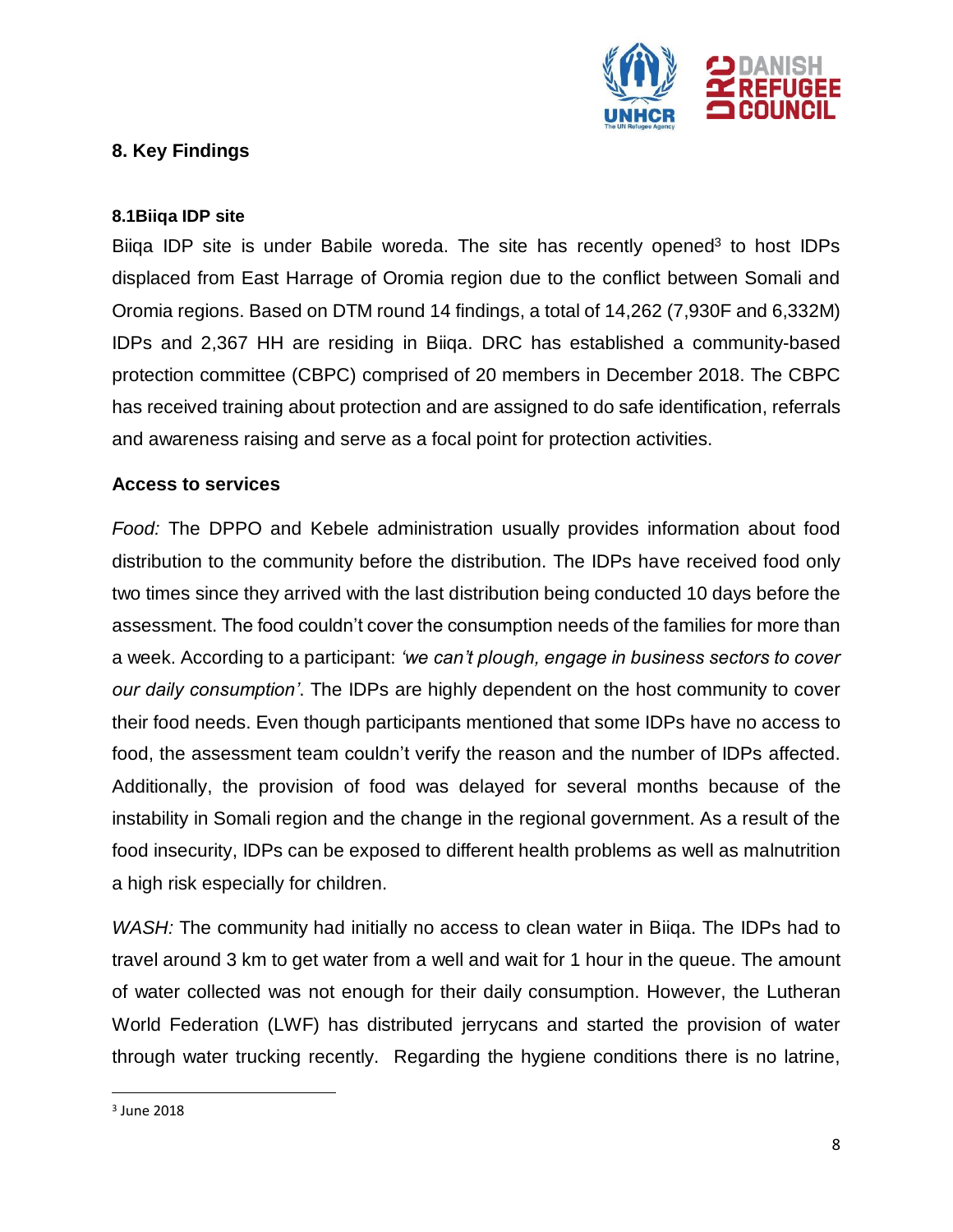

disposal pits or showers. The absence of those sanitation facilities has resulted to people being at risk different diseases and casualties as has been reported.

*Shelter:* IOM has provided 500 plastic sheets when the IDPs arrived at the site. The IDPs have built temporary shelters using plastic sheet and wood. In some occasions 3-4 HHs live together in one hut (traditional house) due to shortage of shelters in the site. As per the respondents, the shelters have no lock but there are no safety concerns associated to that.

*Health:* The closest health center is located 2km away from Biiqa IDP site. As a result is less accessible especially for women, children, people with disabilities and elders. The problems associated with the health facility can lead people in severe medical conditions that need urgent attention. Despite that, the IDPs visit the health center as well as traditional healers for any health-related problem. Women and girls have information on reproductive health and hygiene**.**

*Livelihood:* The displaced community was engaged in agriculture activities and trade while in their place of origin. After the displacement, the IDPs are highly dependent on humanitarian assistance and host communities to survive. The lack of start-up capital in order to be engaged in income generating activities was mentioned as a main challenge by the respondents**.**

*Education:* According to key informants (KII), almost all children attended school before displacement. However, around 25-50% of the children attend now the primary school. The school is far and the classrooms are very crowded to accommodate students from both the host and IDP community.

In conclusion, most of the services are far to access easily and therefore costy for the IDPs. The IDPs have prioritized food, NFIs, shelter, water, medical care and education as the most important services that need immediate attention.

**Child protection:** According to the respondents there are no major concerns that affect children. Even though it is difficult to know exactly the number of orphan children on site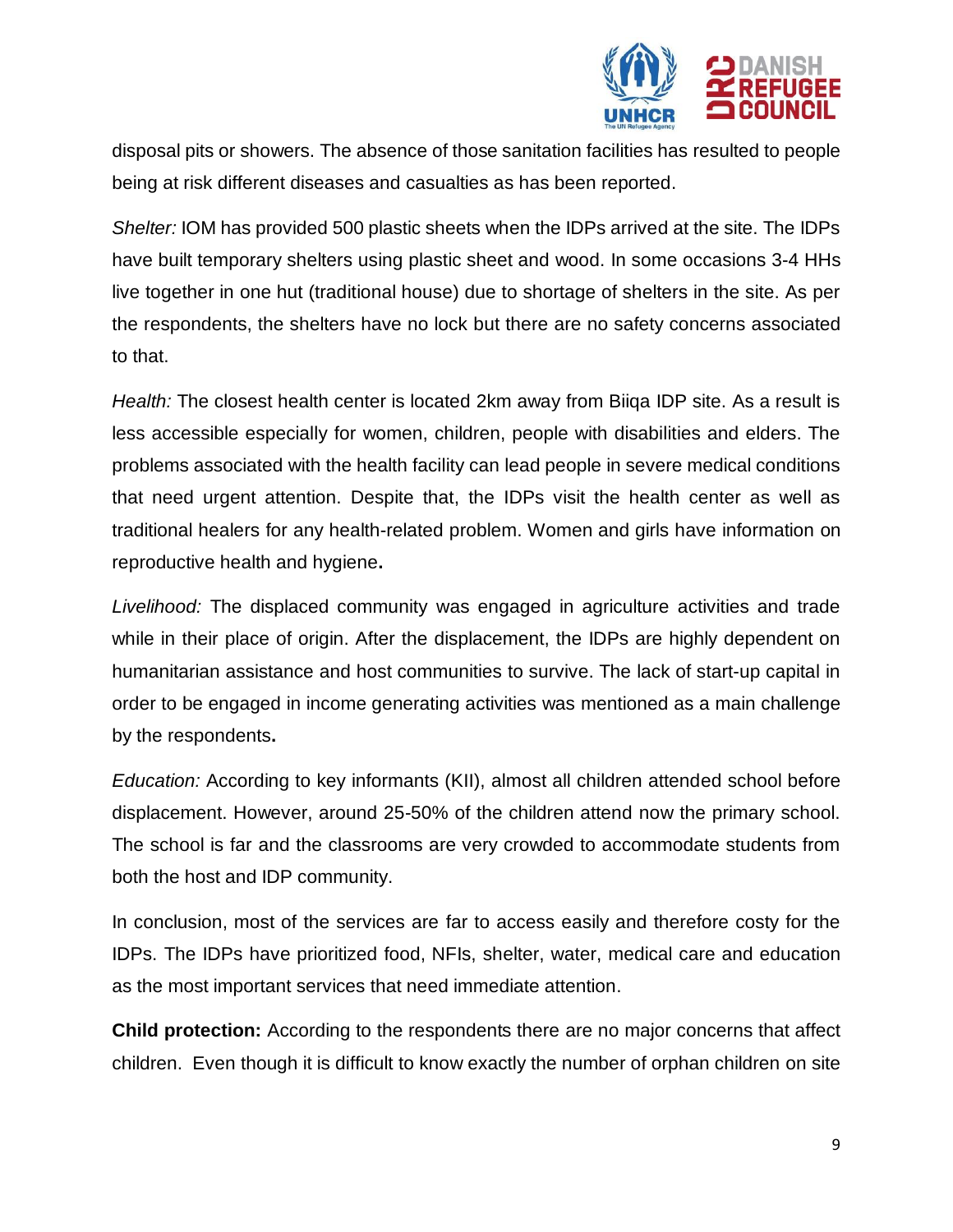

due to the lack of data, unofficial care arrangements exist and therefore orphan children are currently been under the protection of their relatives.

**Persons with specific need:** The participants have identified women, elders, singleheaded households as more vulnerable than the other community members**.**

**Coping mechanisms:** The host community share food and other resources with the IDPs. Some of the IDPs are engaged in daily labor work to cover their daily consumption. Early marriage has also become one of the coping mechanisms in the community.

**GBV:** Female respondents listed out domestic Violence, early marriage and FGM as the most common GBV cases whereas male participants said, 'there is no GBV incident in the community". This can be due to the lack of awareness, misconceptions regarding GBV or intention to hide the incidents. It needs further assessment to know the exact reason and develop a strategy to prevent and respond to GBV cases properly. Women and girls are aware were to report child abuse or GBV cases that are taking place in Biiqa. They also suggested that sex-segregated latrines, provision of solar lights, awareness raising about GBV and construction of a women-friendly space can improve the safety, protection and access to services for women and girls**.** 

**Freedom of movement, new displacements and documentation:** The IDPs can move freely from place to place without any restriction. A total of 40 HH newly displaced from the Somali -Oromo border areas and more specifically Ali-kulo, Hindia, Dorata, Gologadon, Didimto and Ibro-sadan Kebeles of Bisidimo woreda of Oromia region arrived in the past 4 to 6 months to the site. The local authorities have registered the IDPs up on arrival. There is no movement out of the site to other areas.

**Social cohesion**: The coexistence of the IDPs and host community is very good. Whenever conflict occurs the Kebele management and elders mediate and resolve the issue immediately, maintaining this way the good relationship of the communities.

**Safety and Security:** The kebele leaders are responsible to ensure the safety and security of the community in the site. The lack of electricity though restricts IDPs movement during night time. Since the border is located only 7 klm away from the site the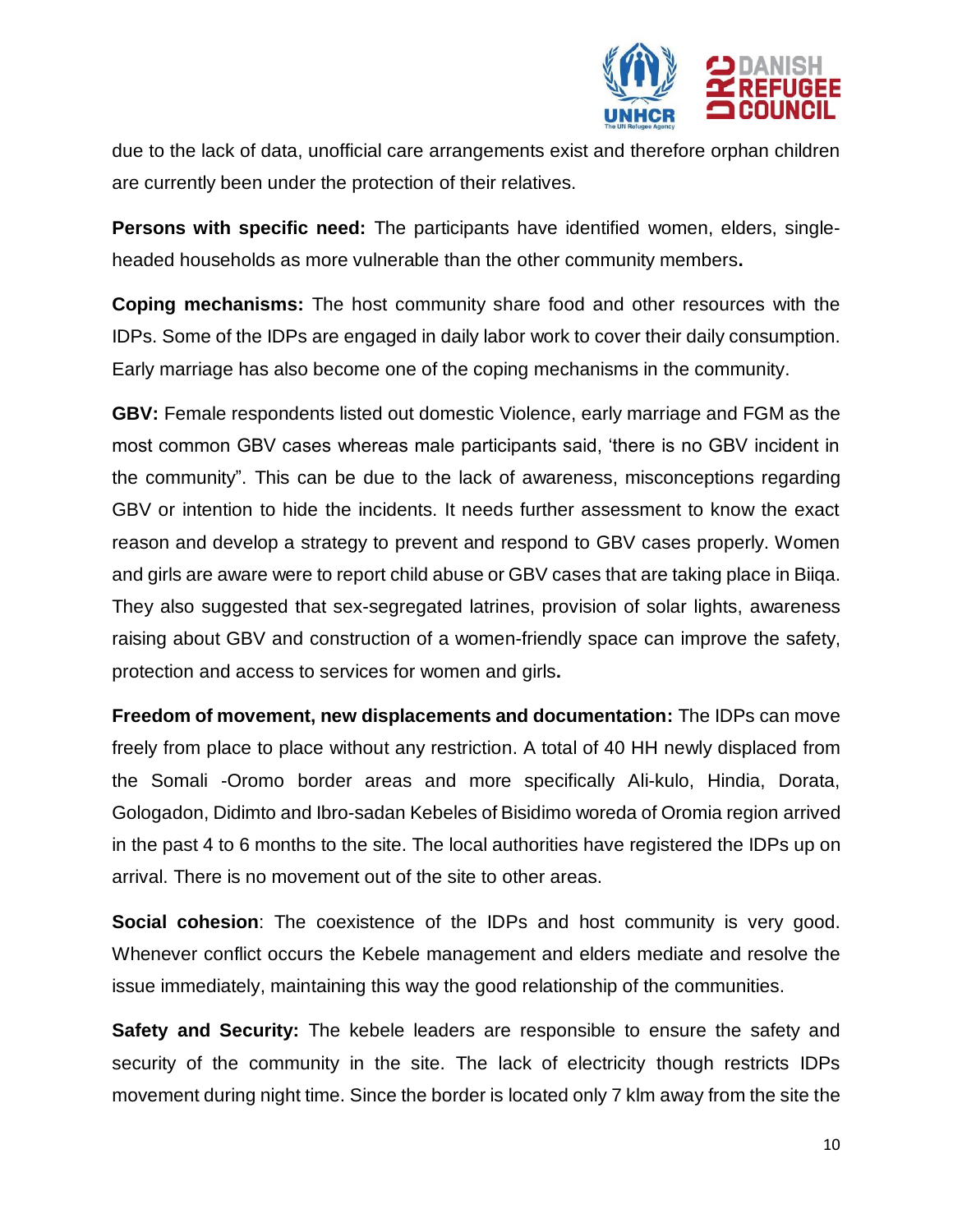

recurrent clashes among Somali and Oromia are still affecting the safety and security of the community.

#### <span id="page-10-0"></span>**8.2 Awjabur IDP site**

Awjabur is located in Babile woreda. It is 130 km far from Jigjiga. According to DTM 14, a total of 370 HH and 1,224 (1,112F and 1,112M) IDPs are living in the site. The site has opened to accommodate displaced HHs from East Hararge due to the conflict in September 2014. DRC has established CBPC to strength the community-based protection mechanism of the community in 2018. IRC is supporting the community through an education program.

# **Access to services**

*Food:* The IDPs haven't received food assistance either from the government or any humanitarian agency in the past. They received food assistance from the host community.

*WASH:* The main source of water is unprotected surface water. The IDPs travel close to 3 km to fetch water and spend 1 hour in a queue to get it. The IDPs said security incidents can occur when they are on the way get water. The IDPs have no personal or communal latrine, shower or disposal pit.

*Health:* The IDPs have no access to health services in the site. The nearest health post is in Ali Ethiopia which is 25-30 Kms away from the site. The IDPs use donkey or travel on foot to access the health centre. The community goes to health centre and traditional healers when they have a health problem. The health centre does not have enough facilities to treat all types of medical cases. Pregnant women deliver at home through the assistance of traditional birth attendants. No follow up and medical examination is done either before or after the delivery, that as a consequence could lead to severe complications during the pregnancy and birth.

*Livelihood:* The main source of income prior to displacement was trade and agriculture and now is humanitarian assistance and labour work. Women walk long distances to collect firewood as a mean of income and many IDPs leave the site and their family in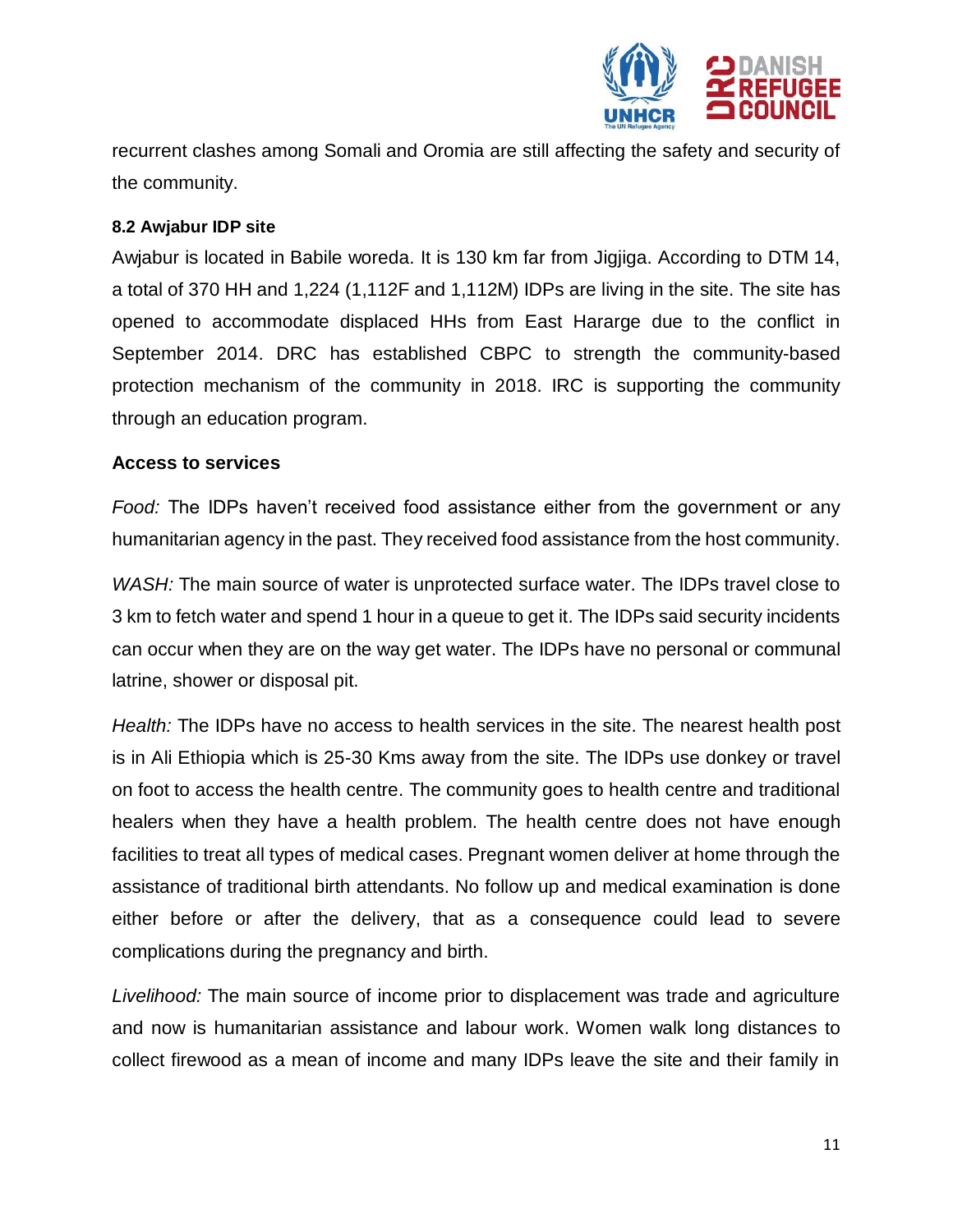

search of livelihoods. The IDPs have identified lack of skills and motivation and start-up capital as the main challenges to start their own income-generating activities.

*Shelter:* In Awjabur IDPs have constructed temporary shelter using the local resources which cannot protect them from weather elements and insects. On average 6 families are sharing one shelter.

*Education:* The IDPs have access to lower primary school (grade 1-4). According to Key informants, 75 % of children go to primary school but before the displacement almost all children attended school. However, due to the shortage of classrooms and teachers, ensuring daily attendance and quality of education for children is challenging. Early marriage and the responsibility to support their families have been reported as obstacles for girls attending school.

The IDPs stated that *'we usually reported needs and gaps to woreda administration …we have access only to education'*. Food, NFIs, shelter, water and health care are the unmet needs that the community is asking the humanitarian community to fulfil.

**Freedom of movement, new displacements and documentation:** The IDPs can move from place to place without any restrictions or safety concerns. The site continues to receive new arrivals; 9 to 20 HH from Erer Babile woreda of Oromia region arrived in the site two weeks before the assessment. The local authorities have registered the IDPs on arrival.

**Child protection issues**: Early marriage, child neglect and child labour have been identified as the major protection risks for children during a community mapping exercise.

**Safety and security:** The community generally feels safe in the site although sometimes *'we get attacked from the border'.* There is no light in the site so sometimes the IDPs face security incidents. The Kebele leaders are responsible to ensure the safety and security of the community**.**

**GBV:** Women and girls identified domestic violence (physical and verbal abuse), early marriage as the common GBV incidents happening throughout the site. They report child abuse or SGBV cases to community-based protection committee in the site.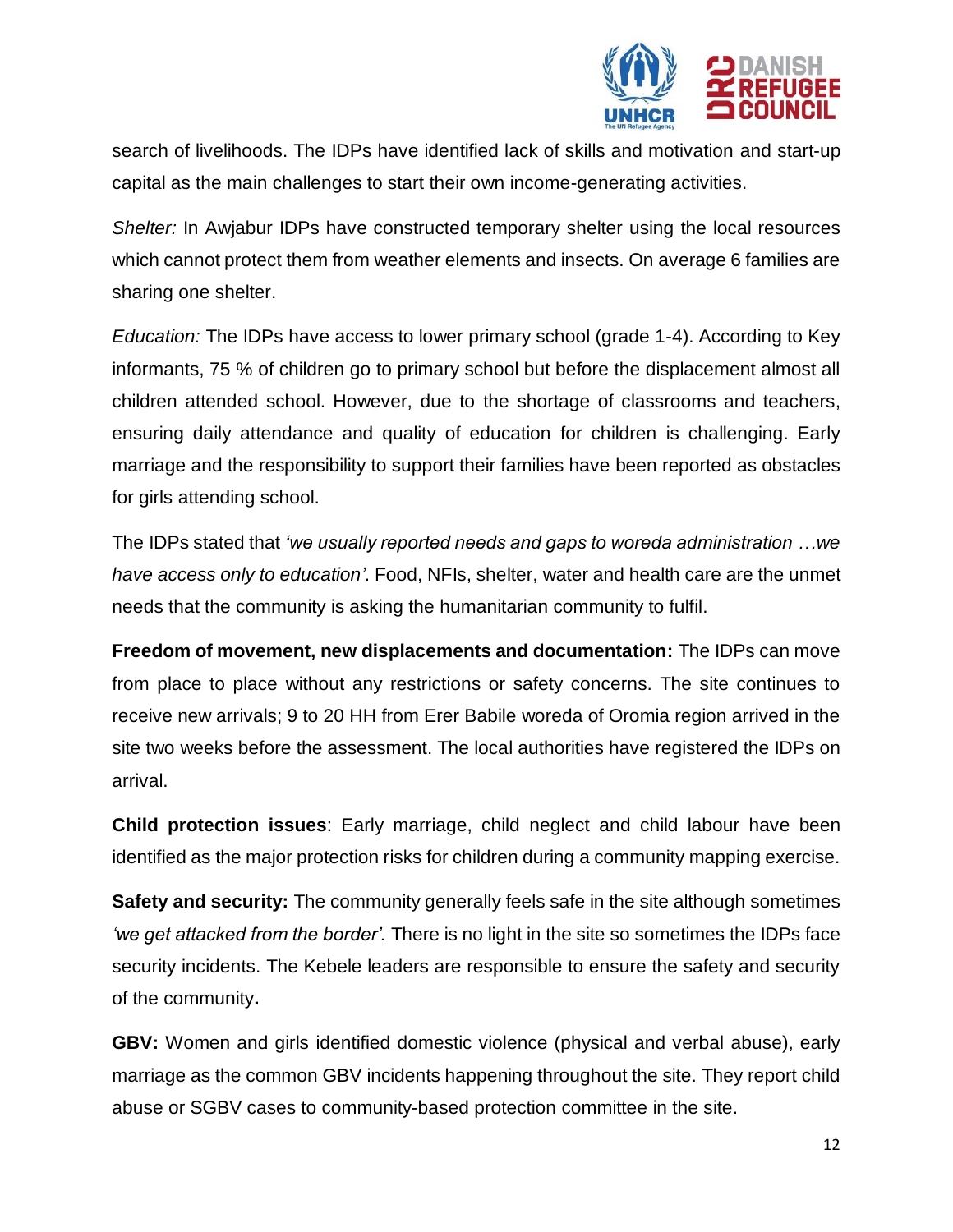

**Persons with specific need:** The most vulnerable groups are women, elders and singleheaded households according to the respondents. DRC has provided solar lamps, dignity kits and assisting devices as a part of individualised assistance for 34 vulnerable in the site.

**Social cohesion:** As per the respondents *'the relationship with the host community is excellent'.*

#### <span id="page-12-0"></span>**8.3 Qoloji 1**

Qoloji is one of the formal IDP sites in Somali Region. This IDP site belongs administratively to Babile woreda and it is located 60 km away from Jijiga. Most of the IDPs have been displaced from West Hararge. According to DTM 14, there are 5,493 HH and 34,194 (19,226F and 14,968M) individuals living in the site that was established in August 2016.

In regards to humanitarian assistance provided in the site UNICEF, NRC and DRC are responding to the needs in terms of water and sanitation; DBBP in food provision and coordination; UNFPA, IOM and Save the children provide Dignity kits, shelter and Nutrition respectively; IRC and DRC are implementing protection activities.

DRC has established a CBPC that consist of 20 (11F, 9M) members, 5 of which are from the host community. DRC protection staffs assist the CBPC to identify and refer cases to service providers, mobilize the community and raise awareness among the IDPs on protection issues.

#### **Access to services**

*Food:* The camp management usually provides information about food distribution and DPPB distributes the food to the community. There was food distribution one month before the assessment. However, the food is not enough to feed the whole family for one month and there are usually delays. The IDPs believe that the change of the regional government and the weakness of the camp management was the main reason for the delay in food provision. They share the food among them to survive and share their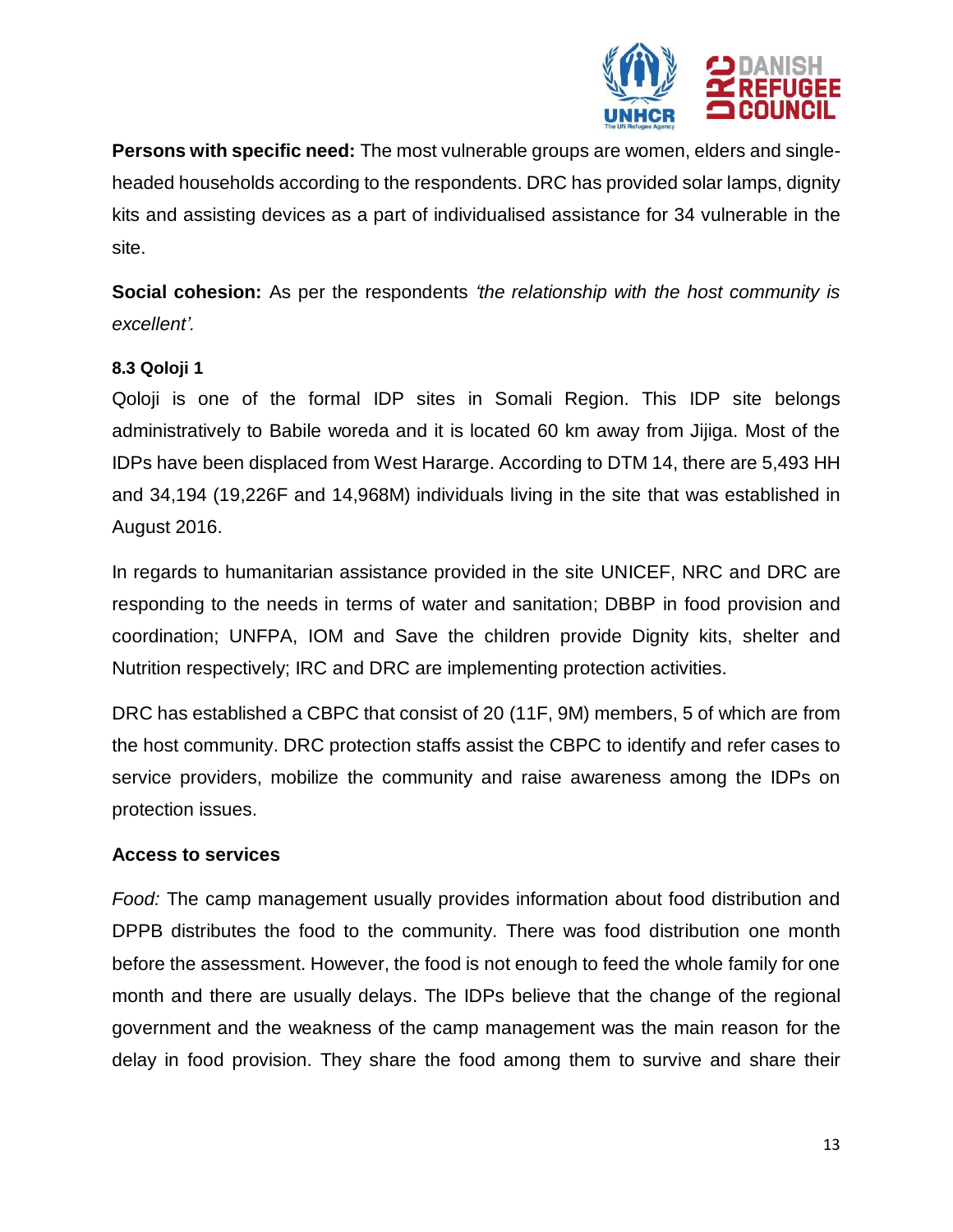

complaints to camp managers to get attention from government and humanitarian agencies.

*WASH:* The government provides water through water trucking. The IDPs receive enough amount of water within 500 meters range and the waiting time in queue is between 30 minutes to an hour. The water points are in a safe and accessible place for the entire community. The community has communal latrines which are sex-segregated but solid waste disposal pits are full. DRC supports the community transporting the waste to Jijiga to minimize further health risk.

*Shelter:* Most of the IDPs have a plastic tented shelter which can't protect them from rain and sun. The newly displaced community have no shelter. There are also women in the site that have no shelter.

*Health:* The IDPs have access to a health centre in the site. The health centre doesn't have enough to facilities to respond to all the needs raising from the community. Almost all women deliver in the health post with the assistance of the midwife. Women and girls are informed about reproductive health and hygiene.

*Livelihood:* Trade, agriculture and pastoralism was the source of income before displacement. Now IDPs completely rely on humanitarian assistance. The IDPs stated lack of skills and motivation, start-up capital, land ownership season are some of the challenge to start their own business.

*Education:* The IDPs have access to lower primary school (grade 1-4) in Qoliji. As per the KII, 75% of the children attend school. Most of the children attend school regularly but some are absent learning the Quran and playing on the street. Psychological distress also affects children attention in the classroom. Early marriage has also been mentioned as the main reason for girl's school dropout.

To access school from grade 5-8, the students should travel 2km away to Anod primary school passing through a main road. The students are also facing shortage of uniforms and school materials.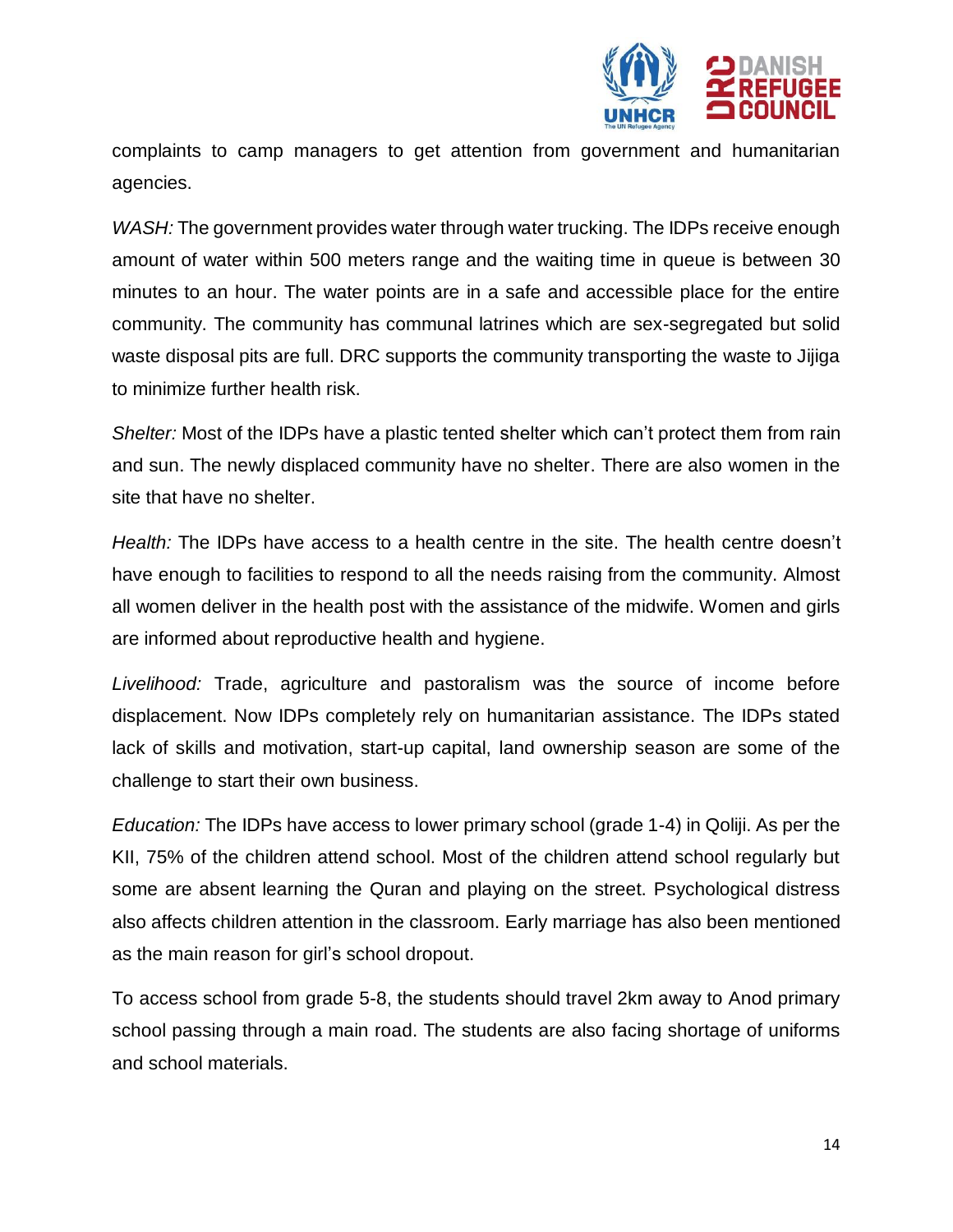

**GBV:** Similarly to Biiqa IDP site, even though male participants said there are no GBV cases in Qoloji, women and girls have identified domestic violence, early marriage, forced marriage, and sexual assault as the main GBV incidents occurring in the site. The community reports GBV or child abuse cases to camp management or CBPC in site. Women travel long distance to collect firewood as a mean of income that in turn creates conflicts with the host community and put women at risk of physical harm. Besides the women-friendly space, women requested dignity kits and solar lights to improve women and girl's safety and protection.

**Safety and security:** There are streets lights in the Qoloji and therefore the community can move freely from place to place without any restriction. Sometimes inter-communal conflict and crimes affect the security situation in the site. The camp management, police and the kebele leaders are the ones responsible for the safety and security of the community.

**Freedom of movement, new displacements and documentation:** The conflict among Somali and Oromia was the main reason for displacement of the community. Family separation occurred during the displacement with the tendency of women and elderly being more affected. Around 300 HH arrived at Qolji from Babile, Balbalayti, Harar, Awaday, Meiso, Bisidimo and other areas of Oromia region in the past one year but no IDPs left to other areas. It is difficult to state the number of people that have essential documents but the IDPs estimated that 75% of people have no documentation including ID, birth, marriage and/or death certificate.

**Child protection:** According to BOWCA, there were 760 separated children before. The community (relatives and clan members) fosters separated orphan children through traditional arrangements. One of KII has mentioned there were children leaving the site for family reunification purposes and children that are engaged in child labor.

**Persons with specific need:** The participants identified women, elders, single-headed households as the most vulnerable groups compared to other community members.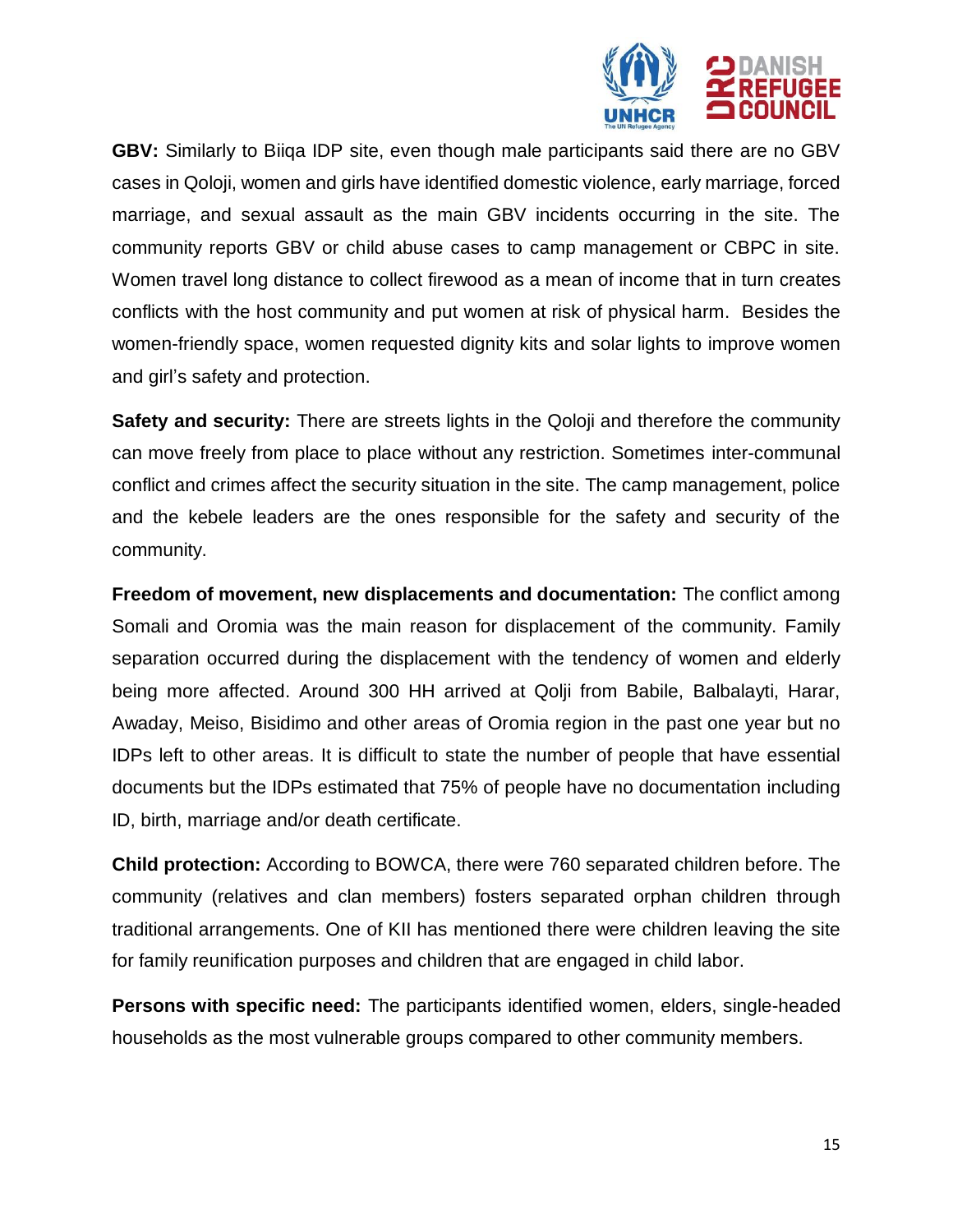

**Social cohesion**: The IDPs expressed their relationship with the host community as *'not bad'*. DRC couldn't identify incidents or get more information that reflects the interaction between the IDPs and the host community.

**Coping mechanisms:** Almost the whole community relies on humanitarian support. Some IDPS also left to other locations in order to fulfil their family needs.

# <span id="page-15-0"></span>**8.4 Dugsi IDP site**

Most of the IDPs were originally displaced from East Hararge to Babile woreda Dugsi IDP site. A total of 304 HHs or 1,825 (958F and 867M) individuals are living in the site since June 2014. DRC has established a CBPC consisting of 20 members which are tasked to do safe identification and referrals and awareness raising activities. IRC supports the community with an emergency education program.

# **Access to services**

*Food:* The IDPs have no access to food distribution. The government didn't distribute food for the past 4 months. The host community shares food and other resources with the IDPs.

*WASH:* The community has access to unprotected surface water, located more than 3KM away from the site. The community has no personal or communal pits for solid disposal and showers.

*Livelihood:* The IDPs were pastoralists before displacement. Agriculture and chat trade were their main source of income. Lack of start-up capital, land ownership as well as the season have been mentioned as challenges to engage in income-generating activities. Women collect firewood as a means of income and therefore are more exposed to protection risks, especially GBV.

*Health:* The IDPs have no access to the health centre. They must travel 22 km to receive medical services in the health post that is located in Ali-Ethiopia. Pregnant women deliver at home through the supervision a traditional birth attendant. The community is not informed about reproductive health and hygiene.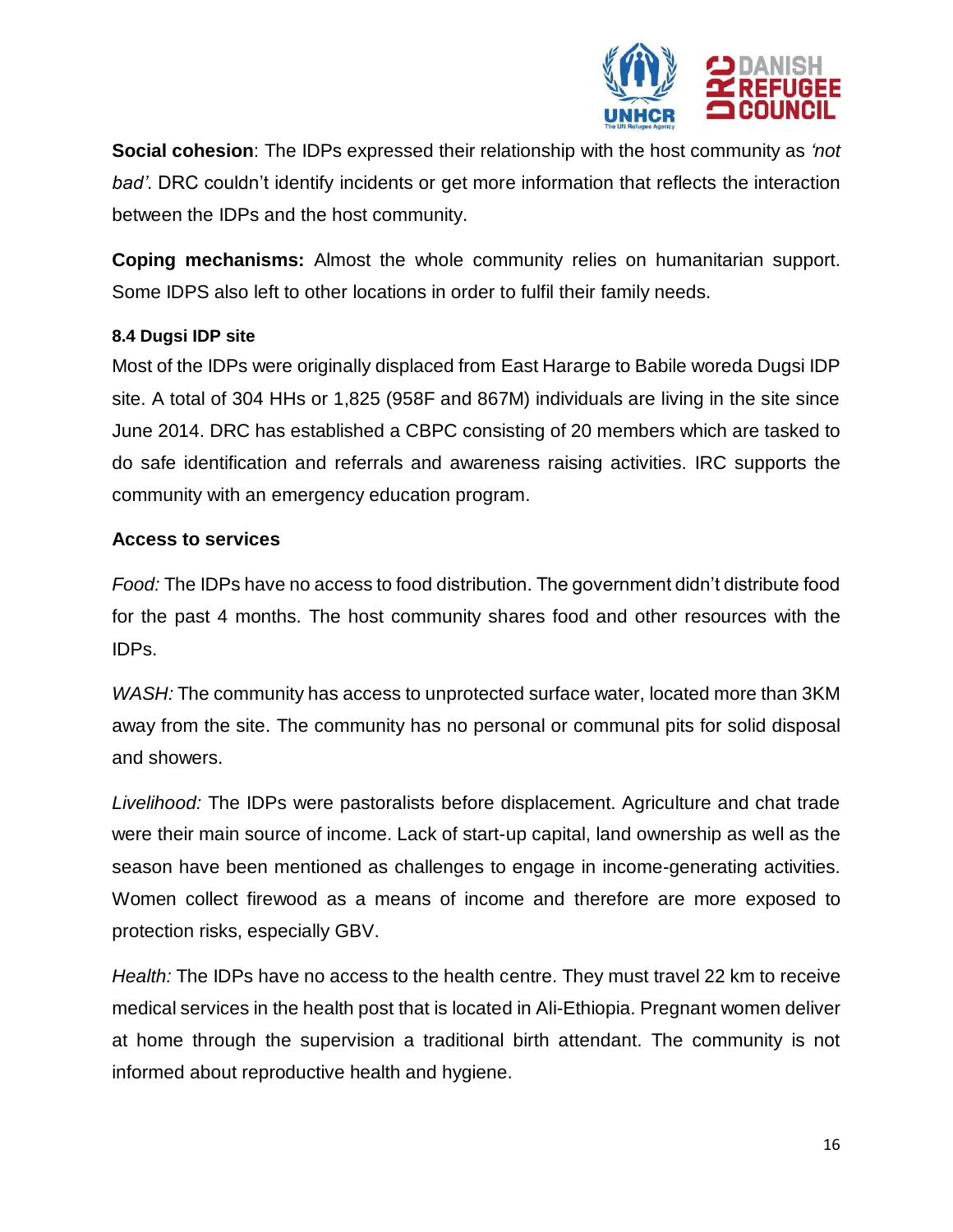

*Shelter:* The IDPs don't have shelter but they are still living with host community. There are also women living without shelter.

*Education:* The IDPs have access to school in the site. According to participants, 75% of children attend primary school. The participants have recognized early marriage as well as the attitude of the community towards the importance of education for girls and their responsibility at household activities as the obstacles for girl's education.

In terms of access to services, the IDPs have only access to education and they identified water, food, shelter and health services as the top priorities of the community.

**Freedom of movement, new displacements and documentation:** In general it is safe for IDPs to move from place to place. According to participants, a total of 50 HH from Erer in Oromia region arrived the previous 6 months to the site. The IDPs stated that there was no registration on arrival. Family separation was not significant during displacement.

**Child protection:** Child labour and early marriage have reported as the main child protection concerns.

**GBV:** Women and girls have listed out domestic violence, early marriage, forced marriage as the common types of GBV in Dugsi. They are not aware also where to report child abuse or SGBV or regarding the existing available services and referral mechanisms in site. Women suggested that the provision of clothes and solar lamps and the construction of safe spaces will improve the safety and the protection of women.

**Safety and security:** The community feels safe living in the site. The situation of the available shelters and the lack of enough light in the site can increase though the risks for women.

**Social cohesion:** The IDPs described the relationship between host community and displaced community as *'good'.*

**Persons with specific need**: The participants have acknowledged that women, single headed households and elders are the most vulnerable group compared to the rest.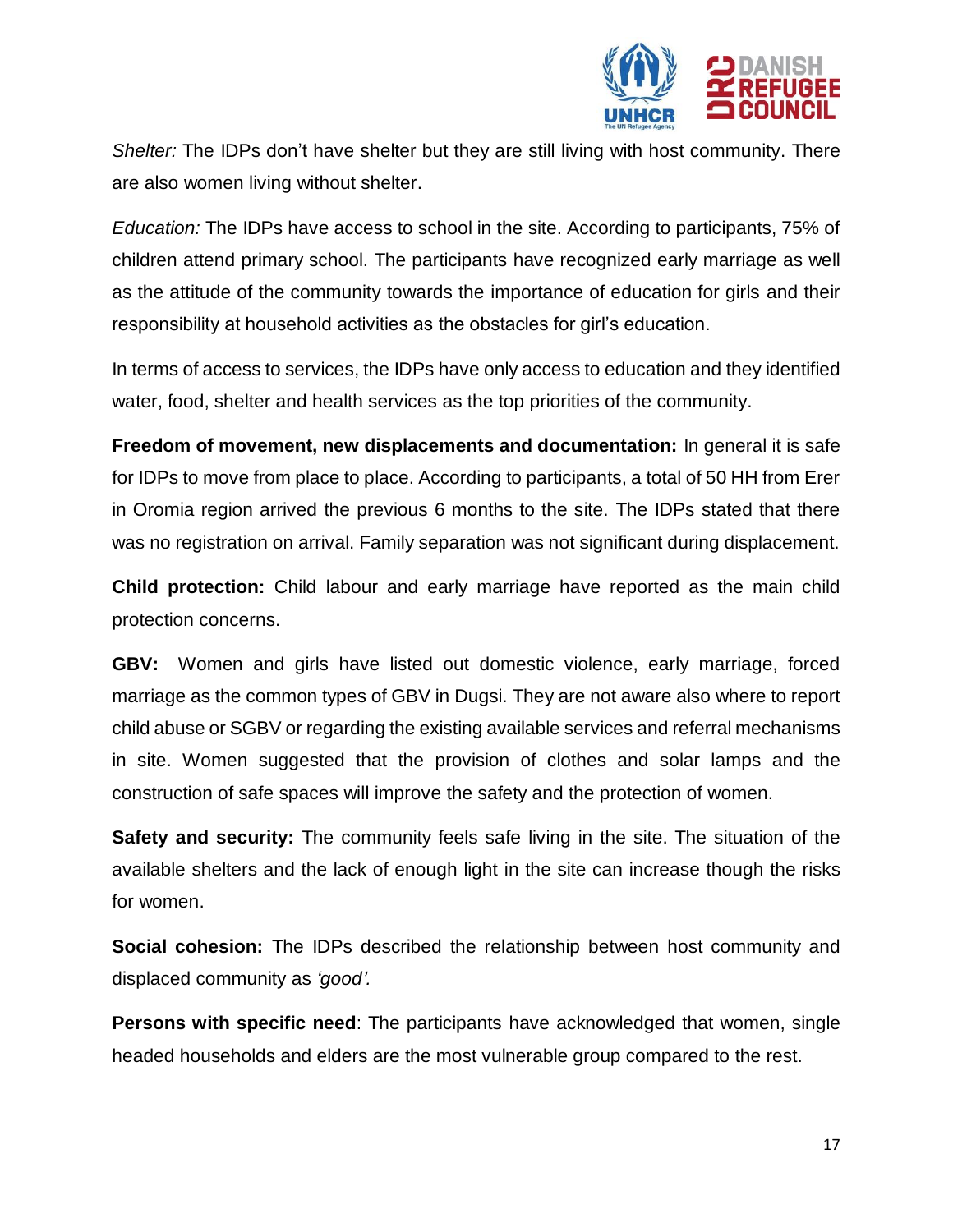

#### <span id="page-17-0"></span>**8.5 Kaliyal IDP site**

This IDP site is situated in Babile woreda and was established to accommodate the displaced community from East Hararge in May 2014. According to DTM round 14, 257 HHs or 1,542 (771M and 771F) IDPs are found in Kaliyal. DRC has established a CBPC with 20 members that serve as protection focal points for both government and humanitarian actors. In addition to DRC, IRC has been implementing education and ACPA is running a WASH program.

#### **Access to services**

*Food:* The government has never distributed food. The displaced community receives food from the host community.

*WASH:* The source of water is unprotected surface water. The water point is not located in a safe area and it is 3km far away from the site. IDPs said that *'sometimes we get attacked, told to fetch and leave urgently'*. The community has no personal or communal latrines, disposal pits nor showers. The community is practicing open defecation due to lack of access to latrines.

*Health:* The health facilities are not located in a safe and accessible area for the whole population. The community must travel 28 km to access the health centre on foot or using donkeys. The distance as well as the lack of transportation makes it difficult especially for women, children, people with disability and elders to access those services. Additionally, women are not informed about reproductive health and hygiene.

*Livelihood:* The IDPs were pastoralists and engaged in agricultural activities and trade before they were displaced. Currently, the majority of the community is not engaged in any type of livelihood activities. However, some women collect firewood as a means of income. The participants mentioned that the lack of start-up capital is a challenge to in order for them to start their own income generating activity.

*Shelter:* The IDPs are living in plastic tented shelter.

*Education:* As per the participants, 50 % of children are attending primary school. The students have access to lower primary school (grade 1-4) but the absence of female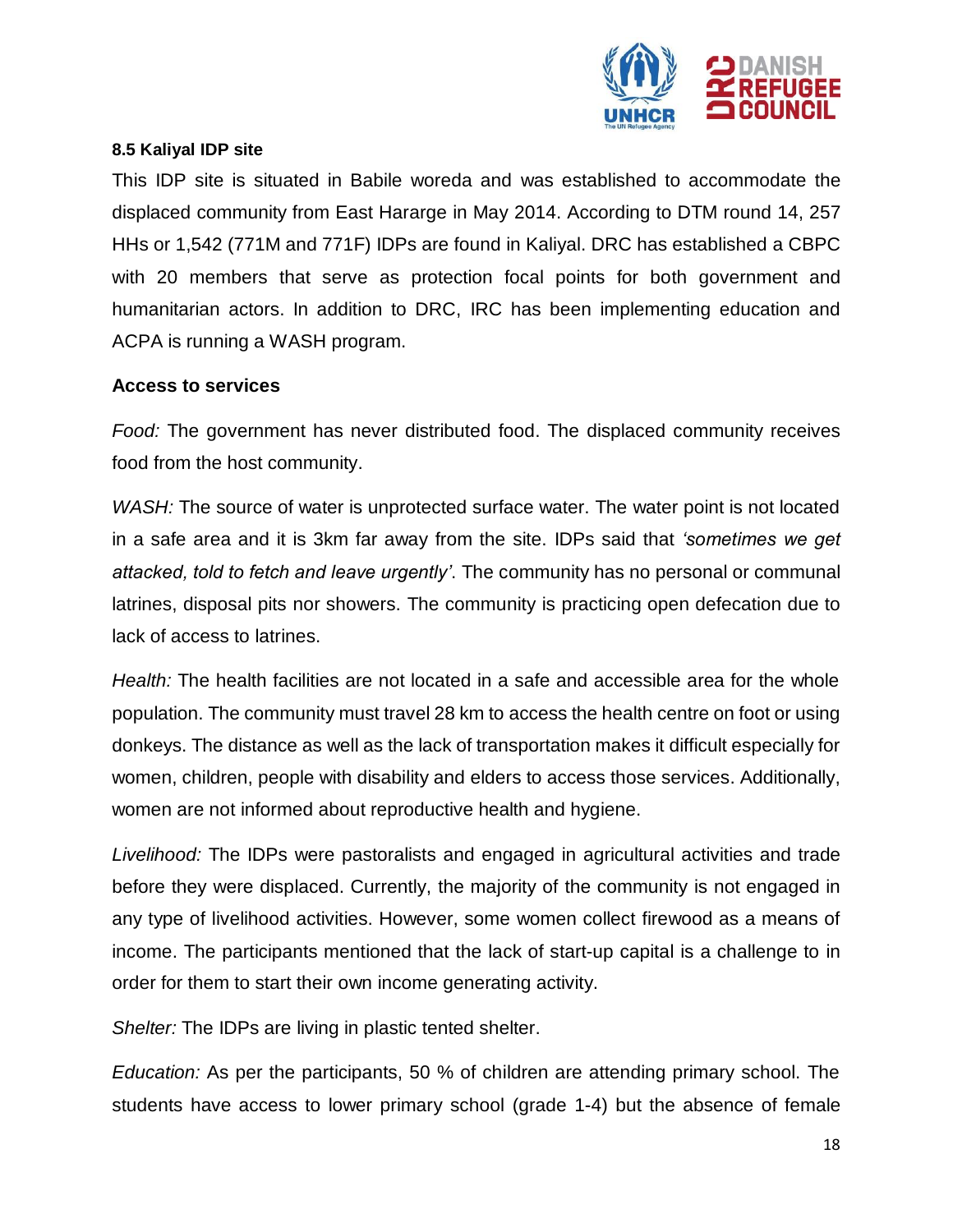

teachers, early marriage and household activities have been mentioned as the main obstacles for girl's attending school.

The IDPs are accessing education services but water, food and health services are highly in need in Kaliyal site.

**Child protection:** There is no major child protection issue reported by the participants.

**GBV:** Domestic violence, early marriage and forced marriage have been identified as the most common types of GBV cases. The participants don't know where to report child abuse or SGBV cases, but they are aware of available services and referral mechanisms. One of the participants said that *'when a militia from other ethnic (group) has raped a woman …there was no measures taken'.* 

**Freedom of movement, new displacements and documentation:** The IDPs can move from place to place. A total of 30 newly displaced HHs arrived in Kaliyal but outward movement of IDPs has not been occurring according to respondents. The local administration has registered all the IDPs upon arrival.

**Safety and Security:** The community feels safe in Kaliyal. However, minor disagreements sometimes escalate and become a security concern for the whole community. There is no light in site and as a consequence the movement of IDPs at night has been affected. Additionally the lack of electrical power doesn't allow them to charge their phones and therefore call in case of emergency. The Kebele leaders are responsible to ensure the safety and security of everyone in the site.

**Coping mechanisms:** Some people from the community are engaged in daily labor and move to other areas looking for work opportunities. Early marriage is another coping mechanism indicated during the interviews.

**Social cohesion:** As per the KII, the relationship between IDPs and host community is *'excellent'*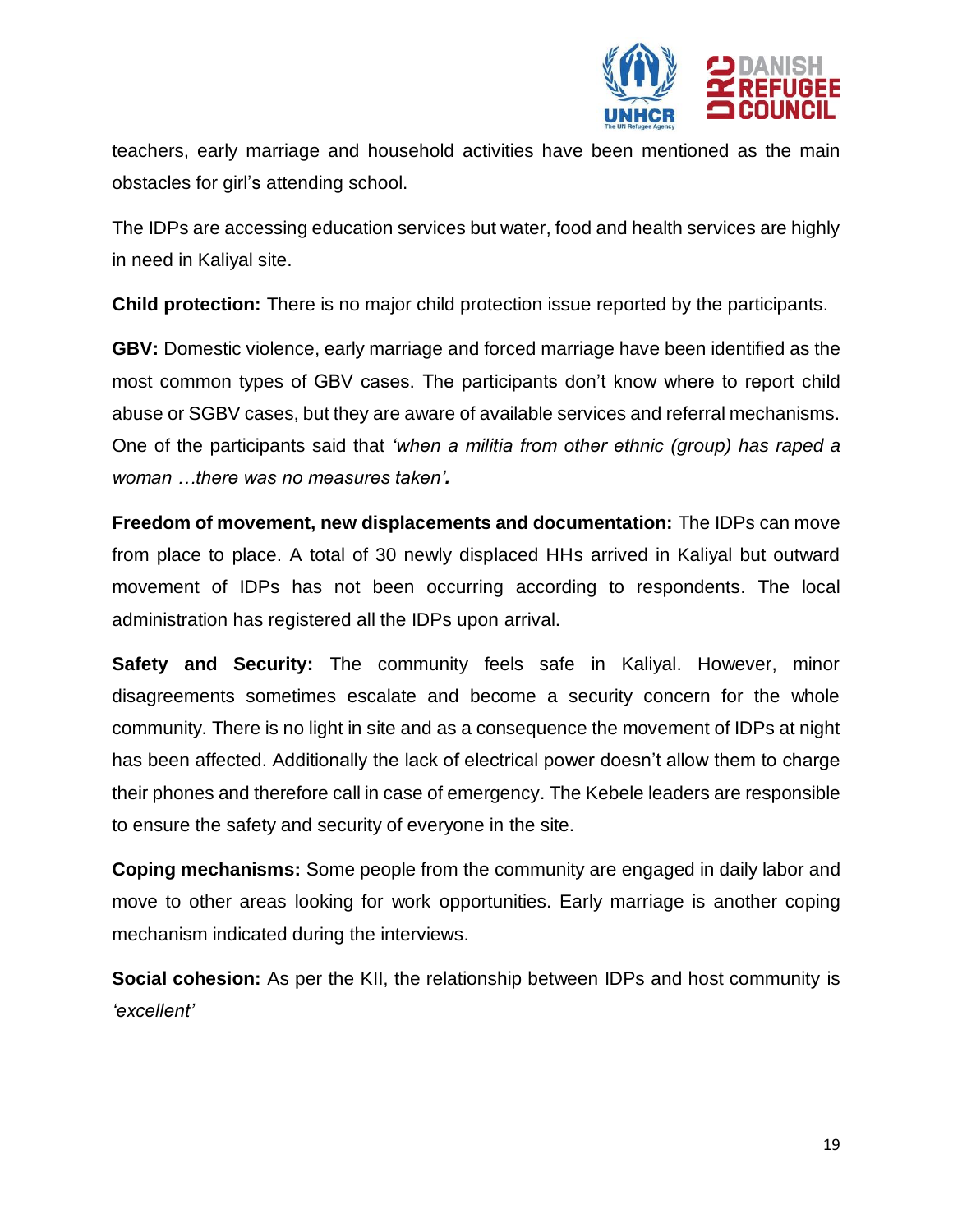

#### <span id="page-19-0"></span>**8.6 Masle IDP site**

This IDP site is found in Tuli-guled woreda. The site was established to accomodate the displaced community mainly from Somalia Region due to the conflict between Somalia and Oromia in July 2018. As per DTM round 14, there are 300 HH and a total of 1,860 (885F and 915M) individuals in Masle. DRC has established a CBPC with 20 members to strengthen the community-based protection mechanisms in 2018.

#### **Access to services**

*Food:* There was no food distribution to the displaced community until now. The host community is sharing food with the displaced population.

*WASH:* The IDPs don't get enough water on a regular basis either for cooking or for daily consumption. They must travel more than 3 km and wait 1-hour in queue to get water from the unprotected water sources. The community has no sanitation facilities and the unavailability of latrines is encouraging widely the practice of open defecation in Masle.

*Shelters:* The IDPs houses have been burned in their place of origin and lost their assets. The community is sharing shelters with the host community. There are also women without shelter in the site.

*Livelihood:* Since this site is close to Jijiga city, the IDPs sell camel milk to get some income. Before displacement, their livelihood was agriculture, but now the IDPs are waiting for assistance from humanitarian agencies and the government. The IDPs said '*We can't engage /do any activity due to ongoing war (Somali and Oromia) in the Tuliguled woreda*'.

*Education:* According to KII, before the displacement, all children have been enrolled in school. However, now less than 50% of children are attending primary school. The security situation is affecting their attendance in school and some children are working to support their families.

*Health:* The Health centre is not safe and accessible to IDPs. They must travel 6 KM to get health services. The health centre doesn't have enough facilities to respond to all the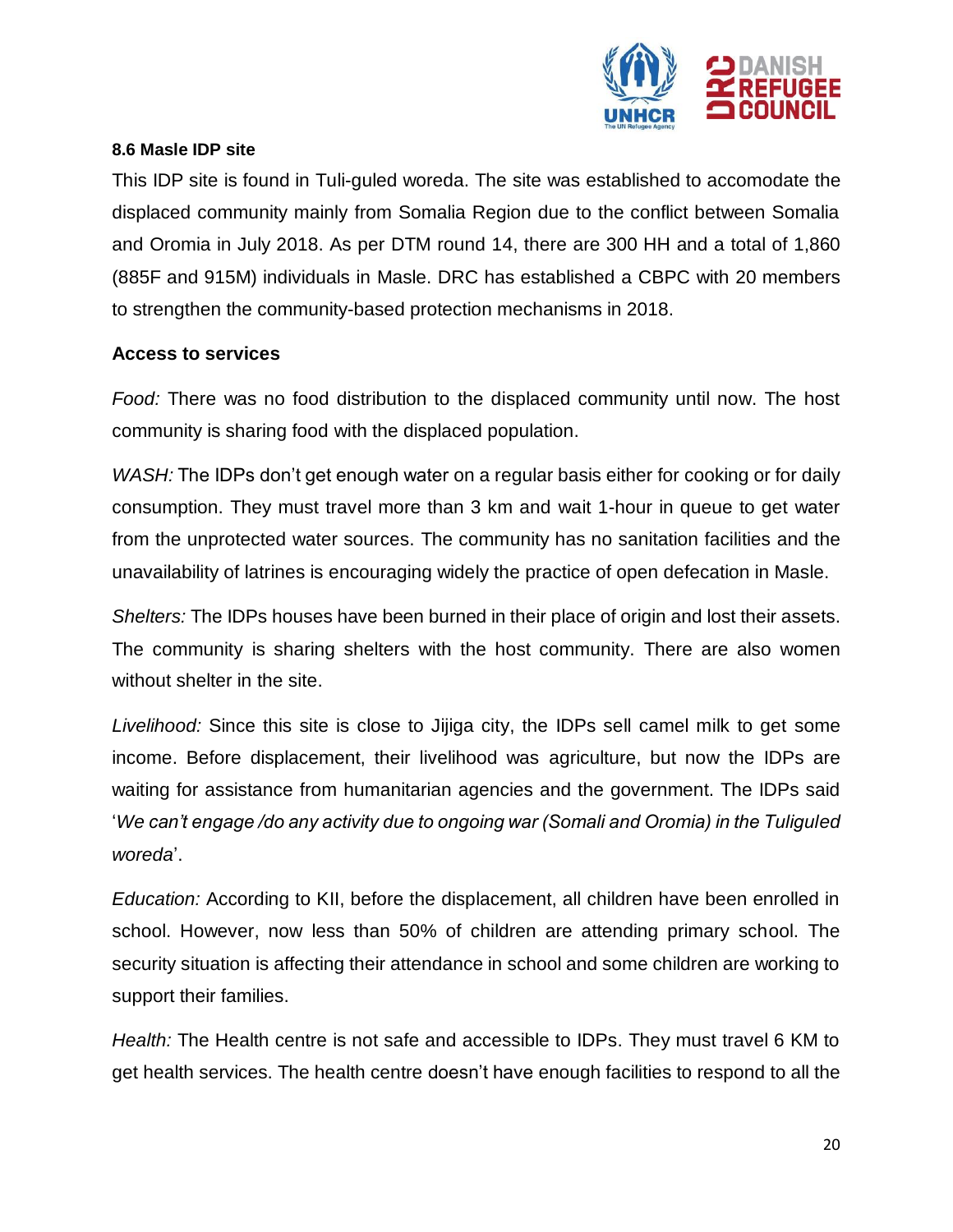

needs of the community. Pregnant women delivered at home through the assistance of traditional attendants and family members.

**Child protection:** Due to the ongoing conflict, there are many separated and orphan children living with their relatives on the site. DRC couldn't get the exact number of children since there is no official registration but the respondents claimed that those children need assistance in terms of psychosocial support and educational materials among others.

**GBV:** Early marriage has been reported as occurring in Masle. Women and girls don't have information on where to report child abuse or SGBV cases and they are not aware about referral mechanisms. Women reported feeling unsafe when they go to collect firewood.

**Persons with specific need:** Women, elderly, elderly single-headed households and in general Single-headed households are identified as the most vulnerable groups in the community.

**Freedom of movement, new displacements and documentation:** As per the KII, there are no new displaced IDPs that arrived to Masle recently, but there are IDPs leaving the site to search water for their personal consumption and their livestock and looking for better assistance. As per the participants, only 25 % of the total population may have some type of documentation. Unlike the other sites, the local government didn't register the IDPs upon arrival.

**Safety and security:** The IDPs feel safe and secure in site even though there is no light and it is risky to move during night time since the site is close to the regional border. The Kebele administration is in Derasene 5-10 km far from Masle. There is Military camp in Feedhacad which is 10 Kms away from the site. The militias are everywhere in and around the site. Male adults are armed and responsible to prevent possible threats from the border.

**Social cohesion:** As per the KII, the relationship of the IDPs and the host community is *'excellent'*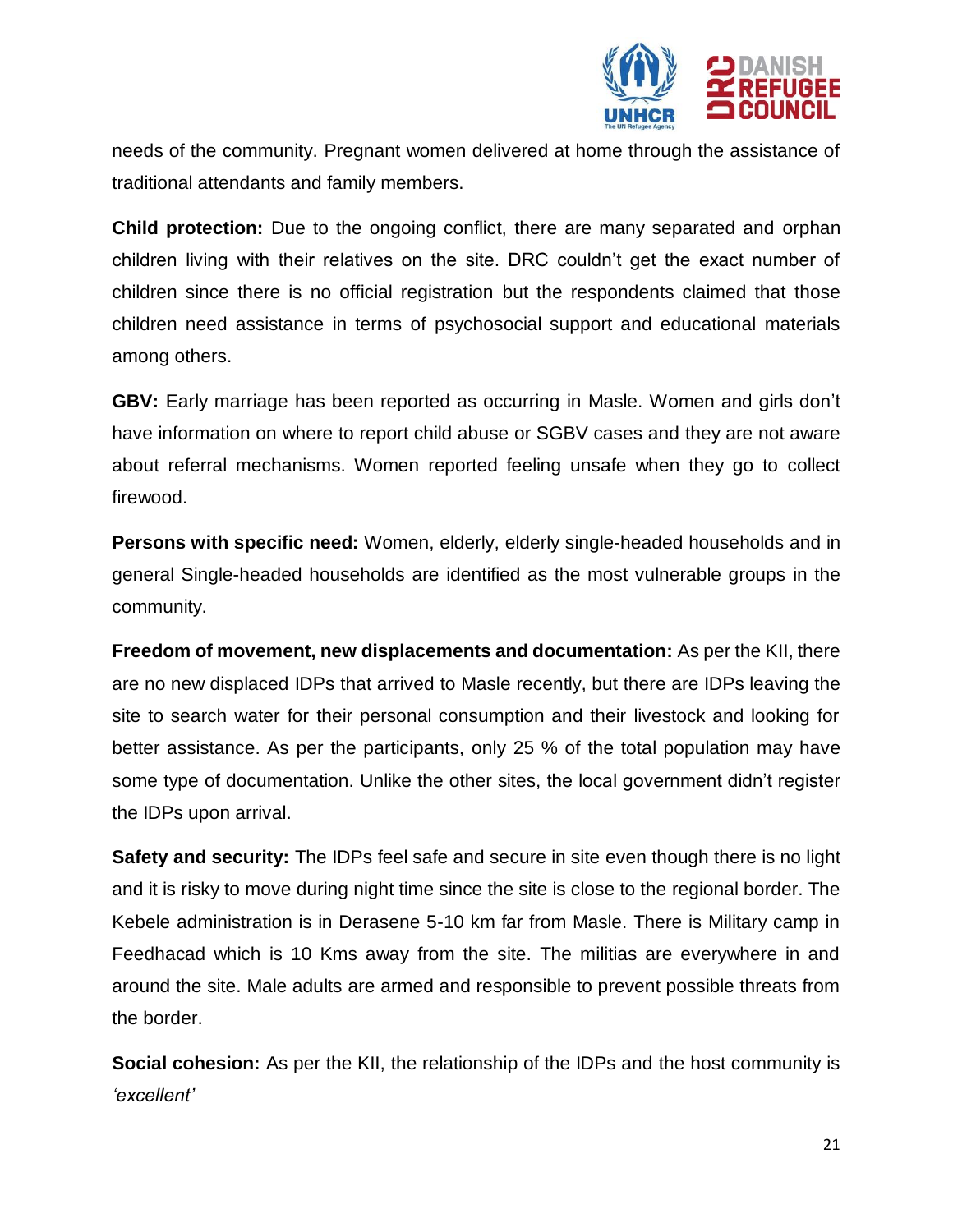

# <span id="page-21-0"></span>**9. Conclusions**

The assessment findings provide a grim picture of the protection environment as well as the basic needs in all 6 sites. Even though the assessed sites have been established the previous 2-4 years, with the exception of Masle and Biiqa, the needs in regards to humanitarian assistance remain high.

More specifically, in terms of basic needs and access to services all the sites reported issues in accessing food, with food not being provided on a consistent basis or not delivered at all. When food is distributed, the amount is not sufficient to cover the needs of the entire household. IDPs in the majority of the sites are dependent on the host community for food and shelter or they are highly dependent on humanitarian assistance in the case of Qoloji. Even though the 2 communities share resources, the relationship among them has been reported as 'good' or 'excellent' in the majority of the sites.

When the willingness to engage in income generating activities is there, IDPs don't have start-up capital to engage in those. The outward movement from the sites in search of better livelihood opportunities and/or assistance has been reported in a number of sites, creating questions in regards to family separation and protection of the individuals that choose this path.

Shelters have been prioritized as a need since IDPs either have temporary shelters that don't protect them from the weather conditions or share shelters among them or with the host community. Some sites reported women being without a shelter that in turn could pose significant protection concerns. With the exception of Qoloji where water has been provided on site in a safe and accessible area for all, the rest of the sites don't have access to sufficient and clean water. IDPs have to travel a minimum of 3km to access the closest water source instead of the 500 meters described in the Sphere standards and the situation in terms of sanitation, with total lack of sanitation facilities, imposes serious health concerns.

Access to health services is challenging in all sites, except Qoloji that a health post is operational on site. The distance from the closest health facilities, that in some situations is located more than 20km away, as well as the lack of available resources or capacity of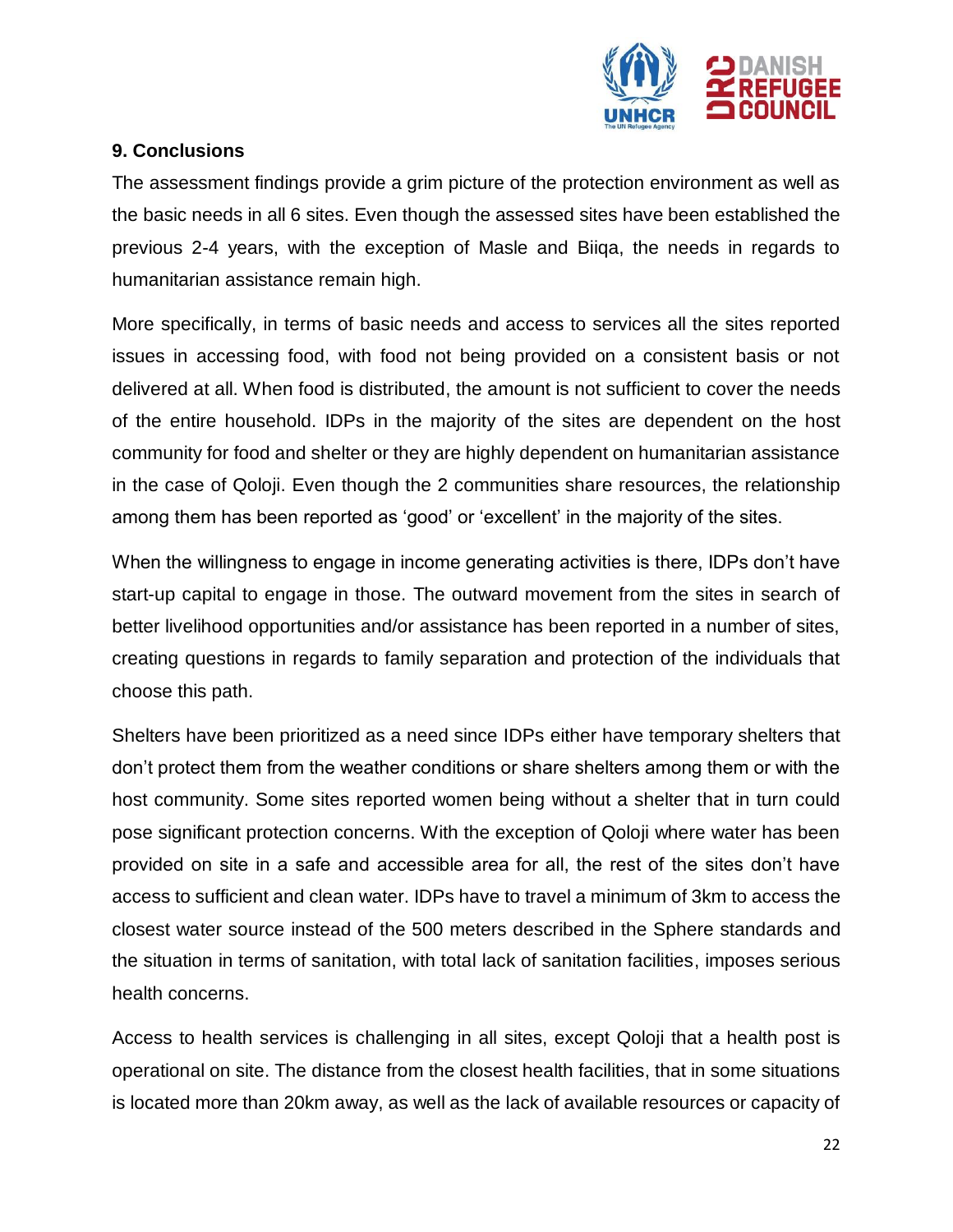

the health post has been reported as a main challenge. Even though IDPs still seek medical treatment in the health posts, they also seek advice from traditional healers as well as traditional midwifes in the case of pregnant women.

Humanitarian assistance is mainly provided in Qoloji 1, where a number of agencies are present either with a permanent or temporary presence (DRC, IRC, UNICEF, IOM). With the exception of Masle IDP site, the local authorities registered the IDPs upon arrival but without providing any documentation.

Across all sites, IDPs have been reporting the almost complete absence of any civil documentation without though to be very clear if they obtained any documents before displacement. The lack of civil documentation though doesn't appear to have implications in regards to freedom of movement or safety with all IDP participants reporting that they can move freely inside or outside the sites. Even though initially IDPs reported feeling safe in site, it appears that lack of light at night as well as the vicinity to the regional borders are affecting the feeling of safety with limited movements during the night.

In regards to GBV, existence of domestic violence and early marriage has been reported in all sites. Even though early marriage is a cultural practice in Somali region, it was further aggravated by displacement and it was reported additionally as a coping mechanism adapted by the communities. Child labor has been reported as a concern in some of the IDP sites while in regards to separated children, traditional practices and more specifically unofficial caring arrangements have been reported as the main protective mechanism for those children. Additionally, there seems to be a reduction in school attendance for children following the displacement. More specifically, for girls, early marriage and household responsibilities seem to be the main reason for not attending school but lack of female teachers as well as the cultural perceptions around access to education for girls present also obstacles in their enrolment and attendance. Lastly, in all sites, women, elderly and single-headed households have been identified as the most vulnerable and in need of assistance.